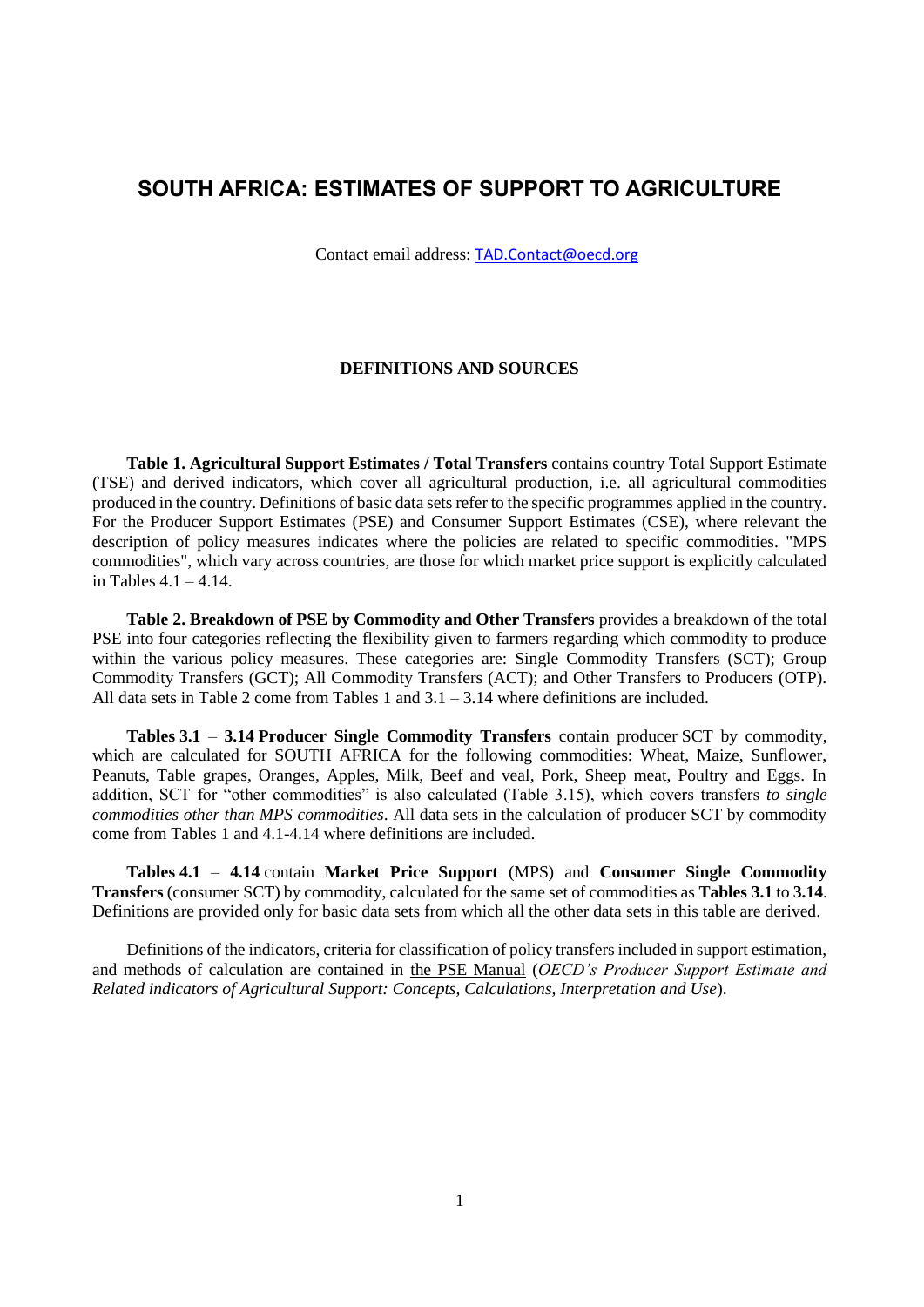### **TABLE 1. SOUTH AFRICA: TOTAL SUPPORT ESTIMATE**

### *Definitions:*

### **I. Total value of production (at farm gate):**

Total agricultural production valued at farm gate prices, i.e. value (at farm gate) of all agricultural commodities produced in the country [1].

### *I.1. Of which share of MPS commodities (%):*

Share of commodities for which MPS is explicitly calculated (in Tables  $4.1 - 4.14$ ) in the total value of agricultural production.

### **II. Total value of consumption (at farm gate):**

Consumption of all commodities domestically produced valued at farm gate prices, and estimated by increasing the value of consumption (at farm gate) of the MPS commodities according to their share in the total value of agricultural production  $[(II,1) / (I,1) \times 100]$ .

## *II.1. Of which MPS commodities:*

Sum of the value of consumption (at farm gate prices) of the MPS commodities as indicated in Tables  $4.1 - 4.14.$ 

#### **III.1 Producer Support Estimate (PSE)**

Associated with total agricultural production, i.e. for all commodities domestically produced [Sum of A to G; when negative, the amounts represent an implicit or explicit tax on producers].

### *A. Support based on commodity outputs*

#### *A.1. Market Price Support:*

On quantities domestically produced (excluding for on-farm feed use -- excess feed cost) of all agricultural commodities, estimated by increasing the MPS for the MPS commodities (sum of the MPS for the MPS commodities listed in the rows bellow) according to their share in the total value of production by commodity group [for each commodity group: (ΣMPS for MPS commodities) / (ΣVP for MPS commodities) x VP for total group; the total MPS is then calculated as the sum of MPS by commodity group]. For South Africa, the commodity groups considered are: group 1 (Crop products), group 2 (Livestock products).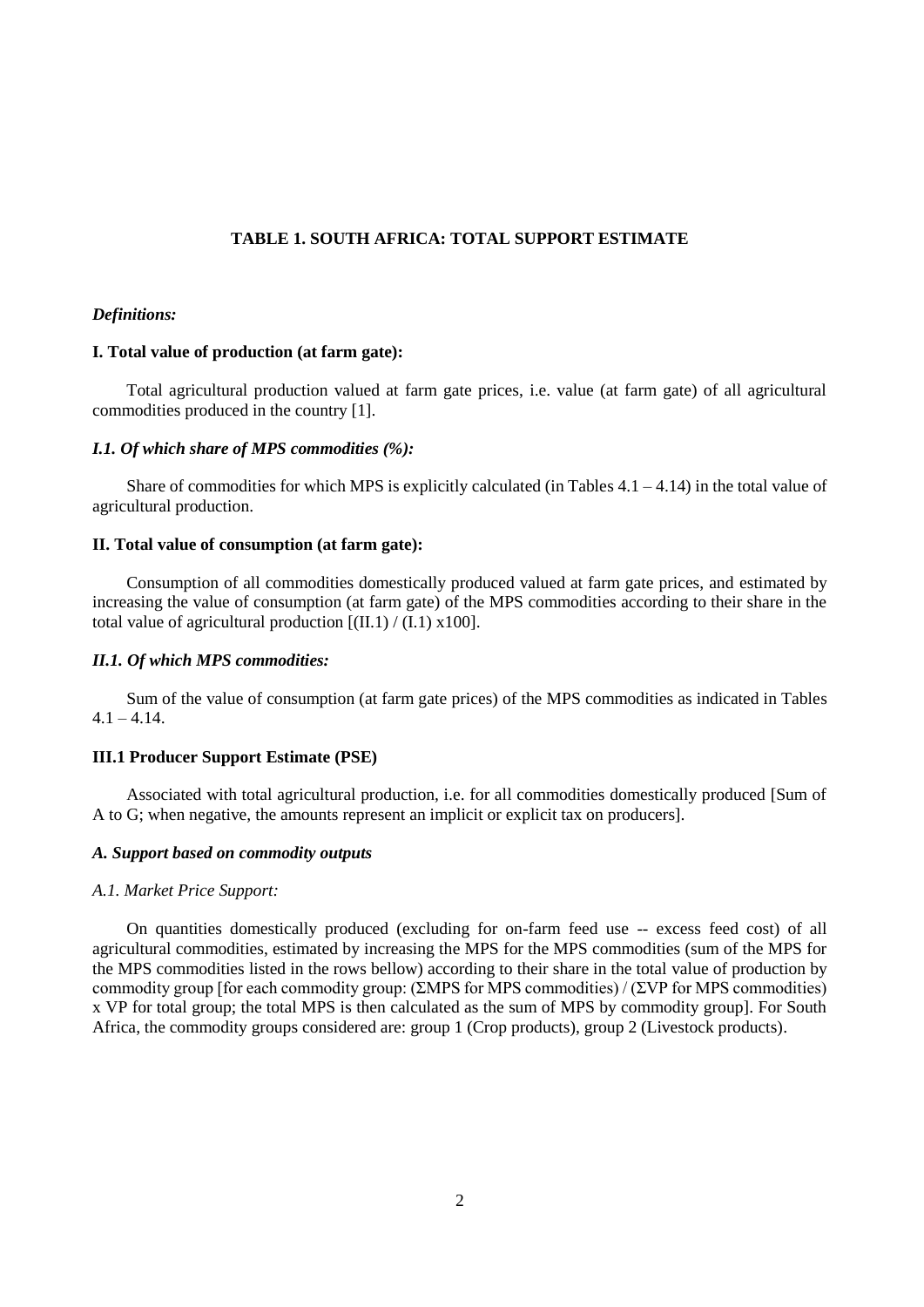## *A.2. Payments based on output*

## *B. Payments based on input use*

## *B.1. Variable input use*

## PIV1 Interest Subsidy to Producers (1994 – 2000):

Interest concessions managed through the Land Bank of South African and farmers' cooperatives (estimated as a differential between the applied rate and the average interest rate).

- An interest rate subsidy scheme was initiated in the 80's during the Bush war to establish and keep farmers on farms in "Designated Areas". These areas include mainly farms on the border to Botswana. This was done for the sake of National security and to establish a stable community in these areas. Subsidised loans were granted to farmers who do not own the land they farm on, to buy it, and to farmers who do not farm on an economical unit, to increase the farm size. The repayment period of these loans were set on 33 years. Subsidised loans were also extended to farmers in these areas who experienced financial problems due to circumstances beyond their control and could not obtain assistance elsewhere. In the 80's these farmers also acquired financial support and soft loans to purchase or convert their own vehicles into land-mine protected vehicles. The final payments to institutions that supplied these soft loans were made in 1997.
- Interest subsidies were granted to sugar cane farmers to re-establish sugarcane fields, repair, reconstruction and replacement of roads, tramlines, crossings and bridges after floods in 1986 caused by cyclone Demoina in KwaZulu Natal. Final payment to financial institutions that extended soft loans was made in 2000.
- Scheme for farmers in the summer and winter rainfall cropping areas a special drought assistance scheme under which State guaranteed Land Bank loans were made available to cooperatives to make it possible for them to postpone payment of production dept by members who had suffered crop losses and grant them production credit for the next production season. Final payment was made in 1997.

Use of labels: Production and payment limits: NO; Variable payment rates: NO; Input constraints: NO; included in ACT.

PIV2 Subsidy for prevention of sequestration (bankruptcy)

*1994-95:* Payments (loans) to indebted farms, to prevent their confiscation, granted to farms that were supposed to recover, thereby retaining them in agricultural production.

Use of labels: Production and payment limits: NO; Variable payment rates: NO; Input constraints: NO. Included in ACT.

## PIV3 Fuel tax subsidy

From 2001: A repayment of the fuel tax is granted to 80% of the fuel consumption in agriculture. The amount of repayment per litre is specified every year.

Use of labels: Production and payment limits: NO; Variable payment rates: NO; Input constraints: NO. Included in ACT.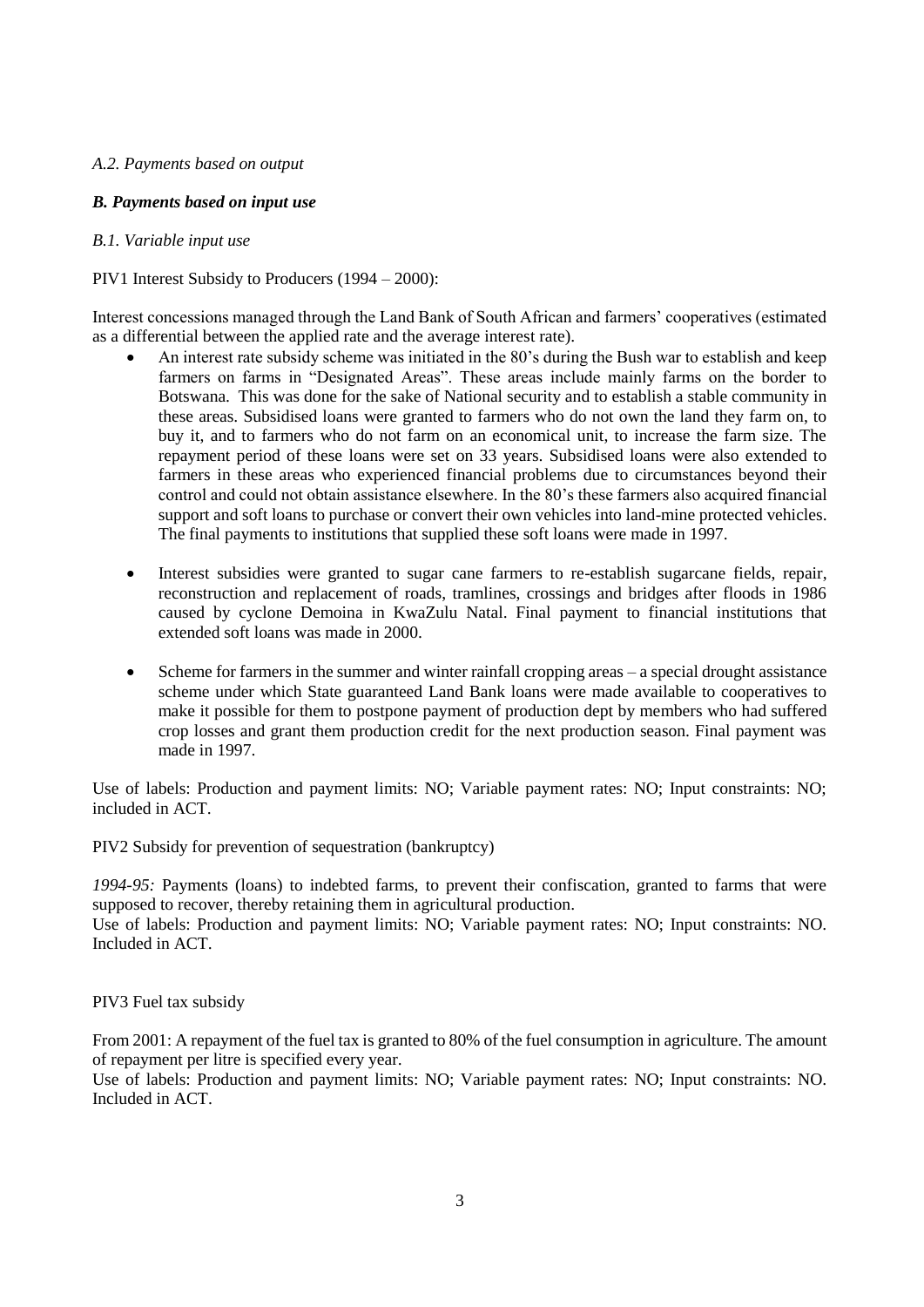## PIV4 Water quota subsidy

1994-98, 2001: A water quota subsidy was paid out in areas where droughts caused the water quota level to fall under 50%. The amount of payment was determined according to the production potential of specific areas and according to the level of water available. Only bona fide irrigation farmers who obtain 60% or more of their income from irrigation farming qualified for assistance under the scheme. Moreover, permanent workers had to be employed, the plot had to be maintained and the farmer had to reside in the area. The water quota subsidy paid out in 2001 was paid to previously disadvantage farmers being resettled on land previously owned by the government. Support was paid to assist the emerging farmers in affording irrigation water.

Use of labels: Production and payment limits: NO; Variable payment rates: NO; Input constraints: NO. Included in GCT 11.

## PIV5 Stock feed Purchase loans

1994-96: To enable producers to maintain a nucleus herd during an extended drought. Available assistance include: A rebate on the transport costs of registered stock-feeds and approved licks, Incentives for stock reduction actions, State contribution to feed costs for the maintenance of nucleus herds in the form of loans and subsidies, State contributing to the finishing of stock and feedlot facilities.

Use of labels: Production and payment limits: NO; Variable payment rates: NO; Input constraints: NO. Included in GCT 10.

## PIV6 Transport of Livestock and fodder

1994-96: To enable producers to maintain a nucleus herd during an extended drought. Available assistance include: A rebate on the transport costs of registered stock-feeds and approved licks, Incentives for stock reduction actions, State contribution to feed costs for the maintenance of nucleus herds in the form of loans and subsidies, State contributing to the finishing of stock and feedlot facilities.

Use of labels: Production and payment limits: NO; Variable payment rates: NO; Input constraints: NO. Included in GCT 10.

### PIV7 Boreholes

1994-95, 2003-05, from 2010*:* Payments financing (partly) sinking of boreholes in times of drought for livestock. (This programme is different from the borehole programme under Infrastructure as this is linked to drought; a larger share of the cost is covered and can be applied for as an emergency measure.) From 2010, this programme is part of the package supporting the developments of smallholder farming sector. Use of labels: Production and payment limits: NO; Variable payment rates: NO; Input constraints: NO. Included in GCT 10.

### PIV8 Water transport

*1994-95:* Financing transport of water to cattle and humans in areas affected by severe drought (50% allocated to E1, rest not in PSE).

Use of labels: Production and payment limits: NO; Variable payment rates: NO; Input constraints: NO. Included in GCT 10.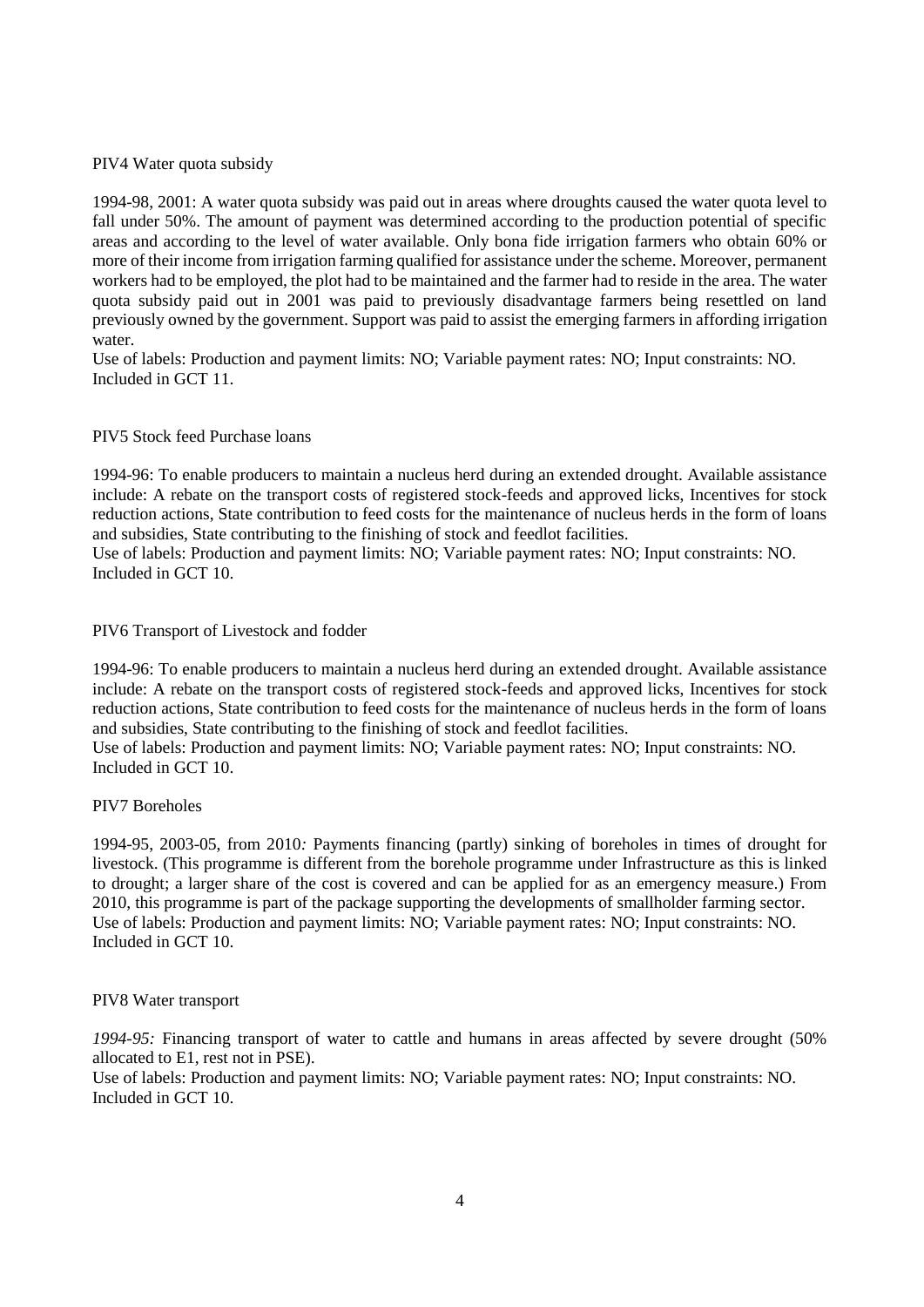# *B.2 Fixed capital formation*

PIF1 Special assistance scheme for bee keepers

*1994-95:* Payments to compensate beekeepers who suffered losses as a result of the infiltration of Cape intruder bees, for expenses incurred in the re-establishment of bee colonies. Payments are included in the other commodity SCT sheet: Tables 3.15.

Use of labels: Production and payment limits: NO; Variable payment rates: NO; Input constraints: NO. Included in XE.

PIF2 Fire damage Subsidy

*1994-95, 2002-03:* Compensation for losses with disaster fire damages. Direct payments provided to farmers to re-build fences and to compensate for loss of natural grazing and livestock (20% allocated to E3, 80% allocated to G1).

Use of labels: Production and payment limits: NO; Variable payment rates: NO; Input constraints: NO; GCT 10.

PIF3 Land grants

*From 1996:* Payments provided within the land redistribution programmes to finances land acquisitions. Use of labels: Production and payment limits: NO; Variable payment rates: NO; Input constraints: NO; included in ACT.

PIF4 Investment on farms (Land reform grants)

*From 1996:* Payments provided within the land redistribution programmes to finance on farm investment or the acquisition of on farm fixed assets.

Use of labels: Production and payment limits: NO; Variable payment rates: NO; Input constraints: NO. Included in ACT.

PIF5 Investment on farms (CASP Infrastructure)

*From 1996:* Support to investments provided within the infrastructural part of the Comprehensive Agricultural Support Programme (CASP).

Use of labels: Production and payment limits: NO; Variable payment rates: NO; Input constraints: NO. Included in ACT.

PIF6 Interim Natural Grazing Recovery Scheme

*1994-95*: Assistance granted for a limited period to livestock farmers who, in specific areas are compelled to allow their veld that has been damaged by prolonged drought, the necessary time to recover. This programme is strongly linked to the disaster aid programmes. To prevent over-grazing after a severe drought farmers were assisted in buying additional fodder for their livestock or game. Support was granted in the form of direct payments to producers or through the purchase and supply of fodder at a central point in the region by the provincial departments. Use of labels: Production and payment limits: NO; Variable payment rates: NO; Input constraints: YES; GCT 10.

*B.3. Based on use of on-farm services*

PIS1 Project services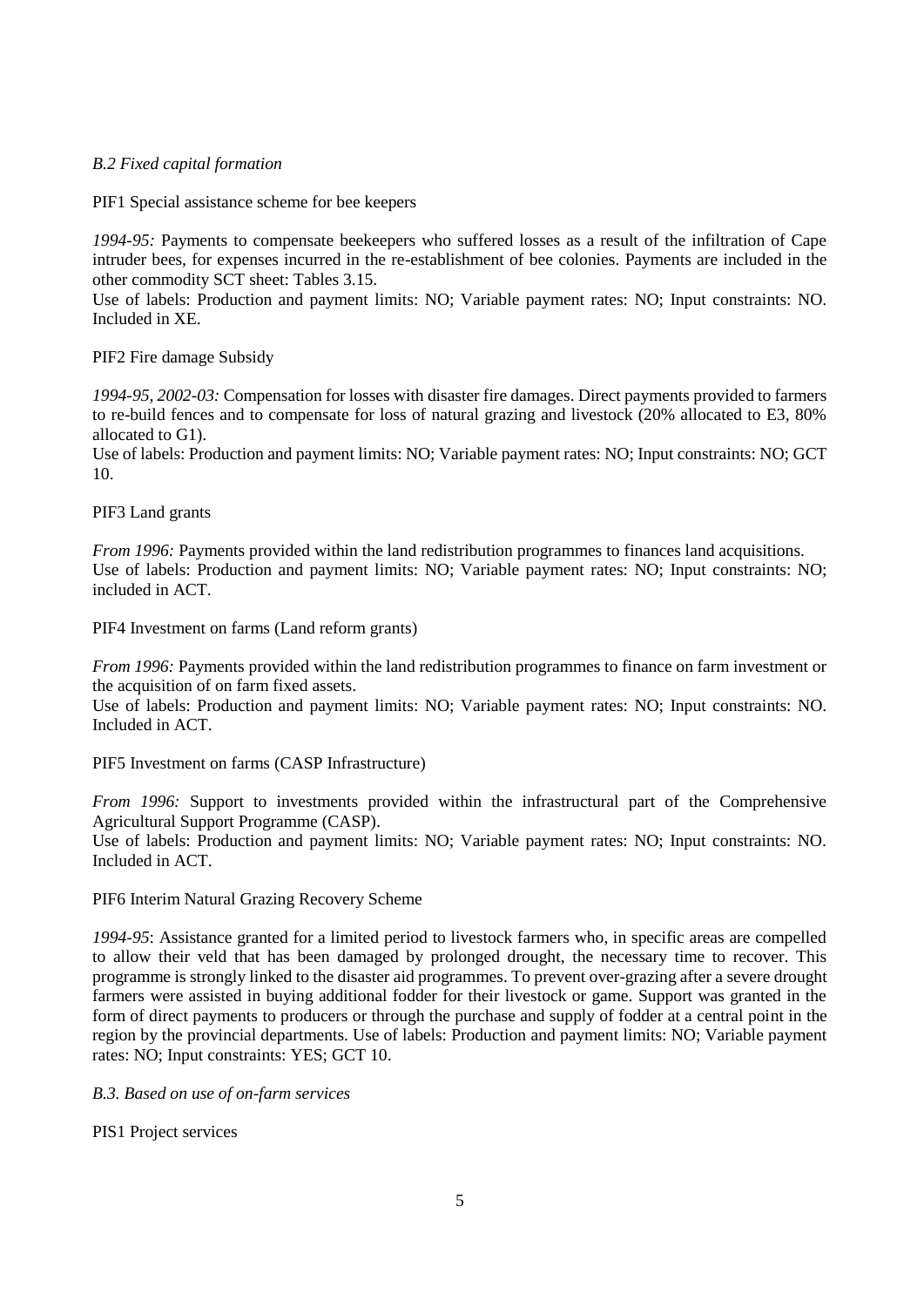*From 1996*: Payments financing farm project development provided to the beneficiaries of the Land reform. Use of labels: Production and payment limits: NO; Variable payment rates: NO; Input constraints: NO. Included in ACT.

## *C. Payments based on current area planted/animal numbers/revenues/incomes*

*C. 1. Single commodities*

## *C.2. Specific groups of commodities*

## PC1 Conversion of marginal lands

*1987-98*: Payment per hectare to producers to convert marginal arable land into permanent pastures in the dry land areas (these payments were also linked with the abolition of the programmes compensating crop damages in the dry land areas). An initial amount was paid to farmers, according to area converted, to assist them with initial establishment costs. For a limited number of years (less than 5) farmers were receiving payments to help them with the transition and adaptation of their farming system.

Use of labels: Production and payment limits: NO; Variable payment rates: NO; Input constraints: NO. Included in GCT 10.

PC2 Fire damage Subsidy

*1994-95, 2002-03:* Compensation for losses with disaster fire damages. Direct payments to farmers provided to rebuild fences and to compensate for loss of natural grazing and livestock (20% allocated to B.2, 80% allocated to C.2).

Use of labels: Production and payment limits: NO; Variable payment rates: YES; Input constraints: NO. Included in GCT 10.

## *C.3. All commodities*

PC3 Subsidies for Flood disaster

Payments to farmers compensating damages from floods. Direct payments to farmers are based on loss individually assessed.

Use of labels: Production limits: NO; Variable payment rates: YES; Input constraints: NO. Included in ACT.

### PC4 Disaster Drought Aid

Aid to farmers and farmer cooperatives compensating damages from disaster drought. Direct payments to farmers are based on loss individually assessed.

Use of labels: Production and payment limits: NO; Variable payment rates: YES; Input constraints: NO. Included in ACT.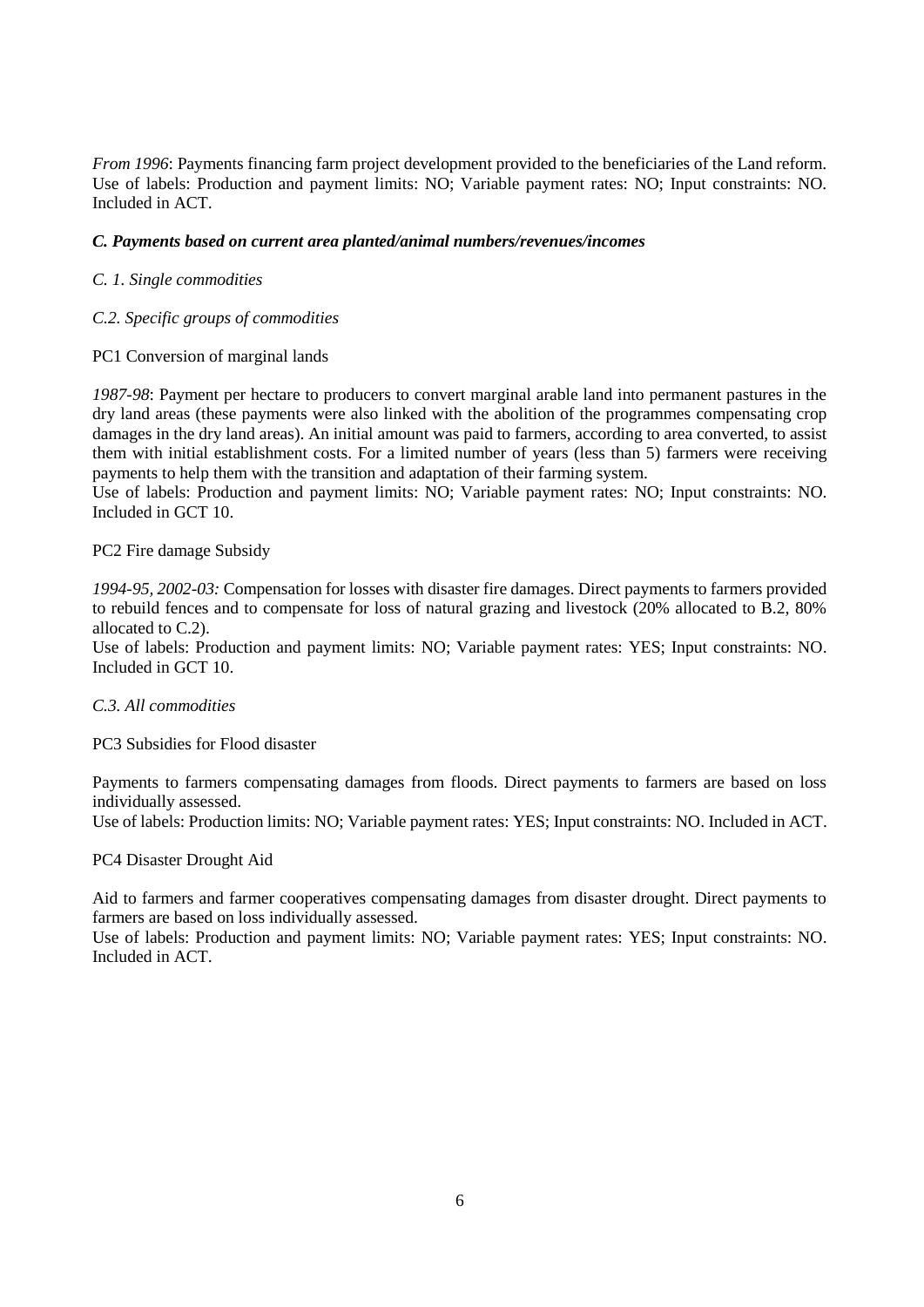## *D. Payments based on current area planted/animal numbers/revenues/incomes – production required*

*E. Payments based on current area planted/animal numbers/revenues/incomes – production not required*

# *F. Payments based on non-commodity criteria*

*F.1. Long-term resource retirement*

*F.2. Specific non-commodity output*

*F.3. Other non-commodity criteria*

## *G. Miscellaneous payments*

# **III.2 Percentage PSE**

 $[100 \times (III.1) / ((I) + (Sum of A2 to G))]$ 

# **III.3 Producer NPC:**

For all agricultural commodities the Producer NPC is estimated as a weighted average of the producer NPC calculated for the individual MPS commodities and shown in Table 4. For each commodity Producer  $NPC =$  [domestic price received by producers (at the farm gate) + unit payments based on output] / border price (also at the farm gate).

# **III.4 Producer NAC**

 $[1 / (100 - (III.2)) \times 100]$ 

## **IV. General Services Support Estimate (GSSE)**

Total budgetary expenditure to support general services provided to agriculture [Sum of H to N].

# *H. Agricultural knowledge and innovation system*

## *H1. Agricultural knowledge generation*

## GSSEHA1 Research:

Financial contribution to the Agricultural Research Council. Research grants financing research promoting the sustainable use of natural resources in agriculture and to promote animal and crop production.

*H2. Agricultural knowledge transfer*

*H2.a. Agricultural education*

GSSEHBEDU1 Agricultural colleges

Financial contribution to Agricultural colleges

GSSEHBEDU2 National Student Financial Aid Scheme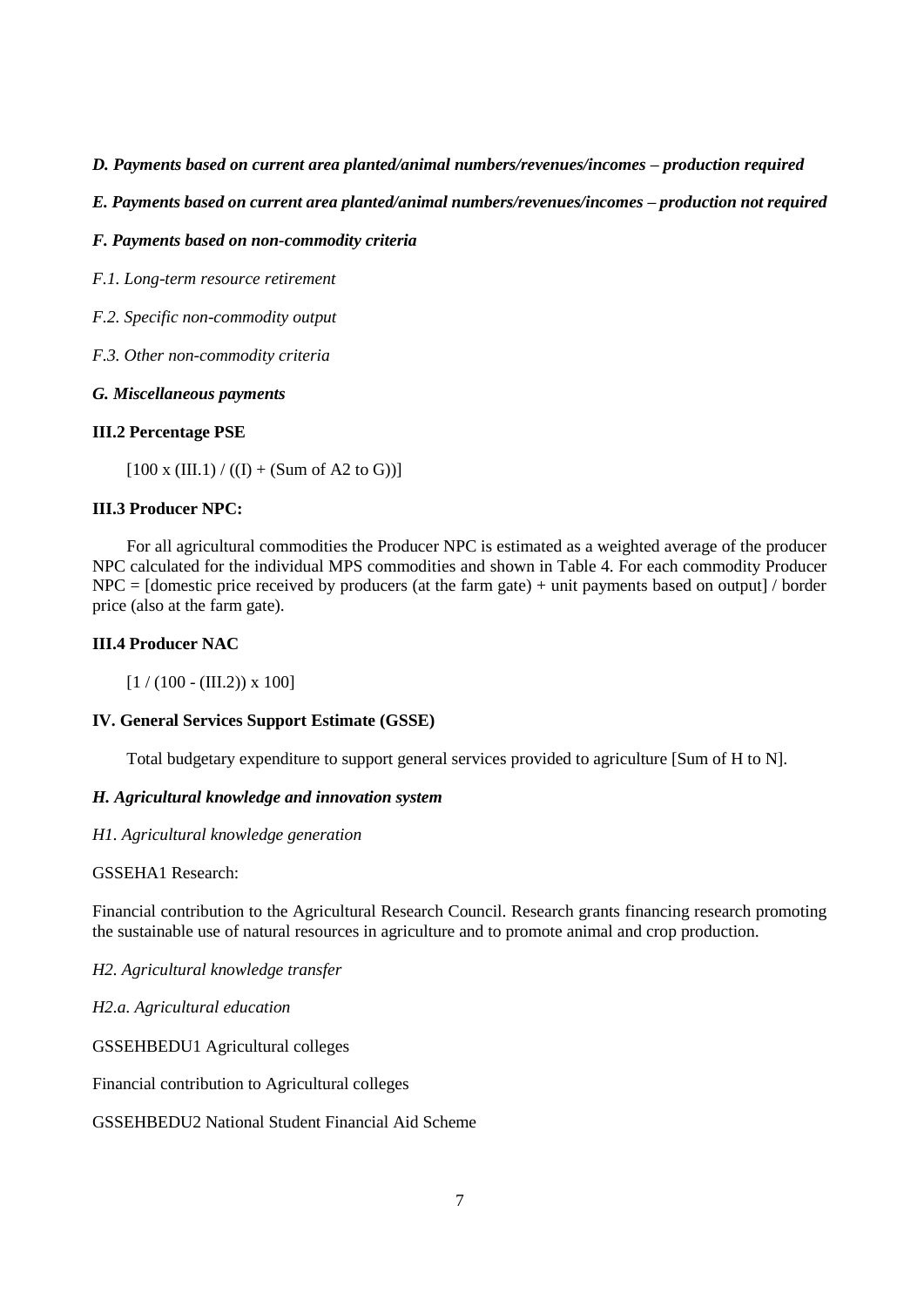Financial expenditures under the "National Student Financial Aid Scheme"

## *H2.b. Extension services*

GSSEBEXT1 Agro-economic services:

Financing of services targeted to promote the optimal utilisation of production factors; information on the marketing and marketing policy of agricultural products; to provide information and advice on agricultural economic trends.

### GSSEBEXT2 Extension & Training:

Financing activities of the National and Provincial Departments of Agriculture to develop, adapt and disseminate appropriate agricultural technology for farmers and other users of natural agricultural resources. Develop and implement support programmes as well as establish opportunities for developing of farmers and communities.

### GSSEBEXT3 Development Aid

Extension services financed by the "Development Aid" programme.

## *I. Inspection services*

## *I1. Agricultural products safety and inspection*

GSSEA1 Veterinary services

Payments financing the Veterinary services (50% of expenditures).

## GSSEA2 Phytosanitary services and quality control

Payments financing the Phytosanitary Services and Quality Control Services (50% of expenditure).

### *I2. Pest and disease inspection and control*

### GSSEB1 Veterinary services

Payments financing the Veterinary services (50% of expenditures).

GSSEB2 Phytosanitary services and quality control

Payments financing the Phytosanitary Services and Quality Control Services (50% of expenditure).

### GSSEB3 Plant protection and health

Payments financing expenditures of the programme "Plant protection and health" (from 2010).

### *I3. Input control*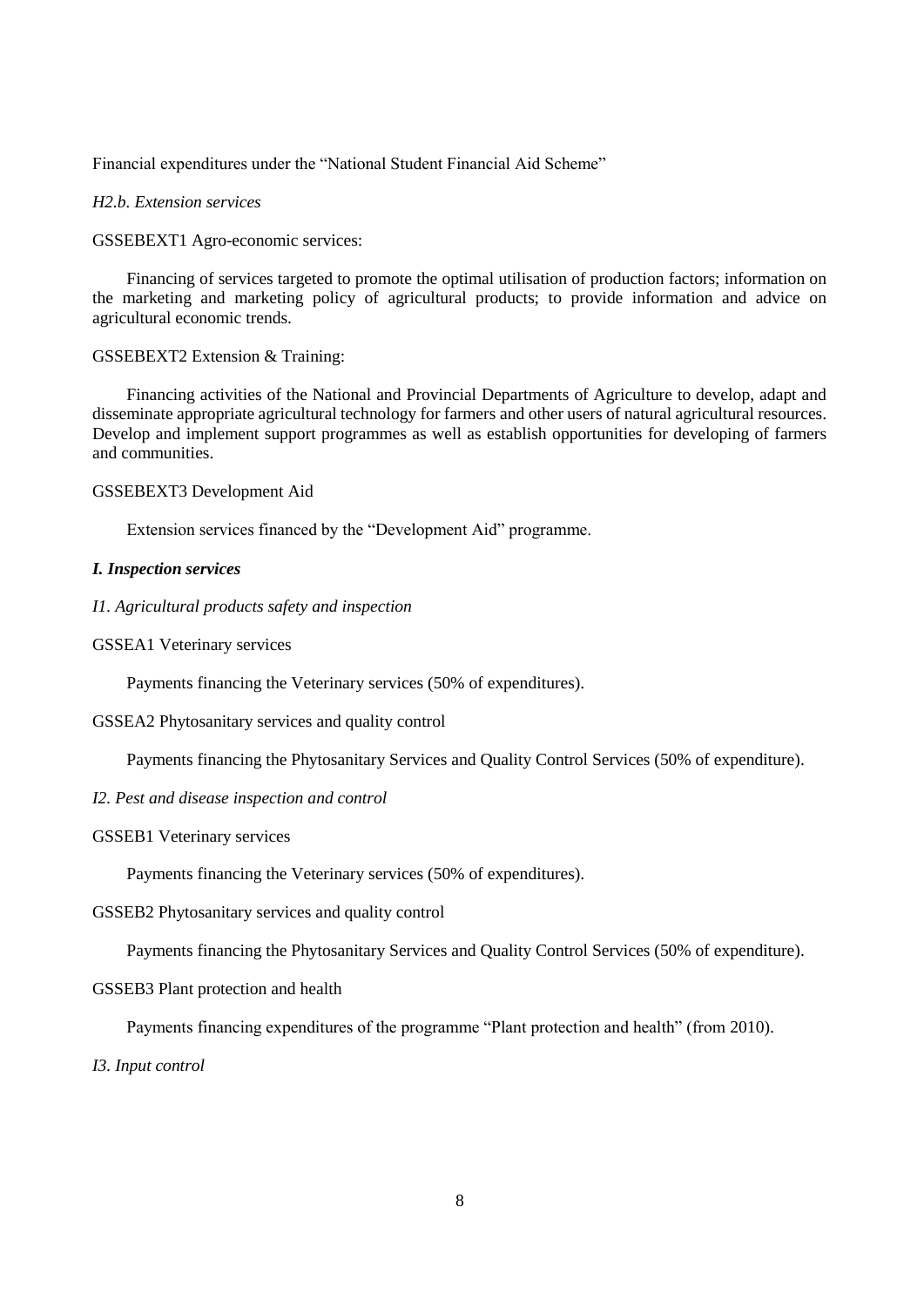### *J. Infrastructure*

### *J1. Hydrological infrastructure*

#### GSSEJA1 Building of water works

Payments financing construction and maintenance of approved water works to enable production to utilise land more effectively (1994 – 2007).

### GSSEJA2 Boreholes:

Payments financing construction and maintenance of water holes for livestock and domestic purposes (50% of these payments allocated to PSE under category E1).

### GSSEJA3 Rural Infrastructure Development – irrigation:

Expenditure within the framework of the Comprehensive Rural Development Programme through the programme Rural Infrastructure Development; 25% of these expenditures is estimated to cover investments into the building and maintenance of irrigation networks, related to agricultural production.

#### *J2. Storage, marketing and other physical infrastructure*

### GSSEJB1 Resource conservation and environmental management:

Payments financing conservation and environmental services rendered by provincial agricultural departments and a limited level of input subsidy to farmers to control non-indigenous intruder vegetation and preserve crucial water bodies and sources (1994 – 2006).

## GSSEJB2 Engineering services:

Payments financing services contributing to a sustainable use of natural resources in agriculture, including planning and developing of agricultural agro-industries (1994 – 2010).

#### GSSEJB3 Trade and marketing development

50% of payments from "Trade and Marketing Development" programme financed by DAFF.

### GSSE JB4 Rural Infrastructure Development – other

Expenditure within the framework of the Comprehensive Rural Development Programme (DRDLR budget) through the programme Rural Infrastructure Development; 50% of these expenditures is estimated to cover investments into marketing and other physical infrastructure (roads).

### *J3. Institutional infrastructure*

GSSEJC1 Land reform - land survey and mapping, cadastre services.

From 2003, expenditures financing the land survey and mapping, and cadastre services.

*Development aid:* To enhance development of previously disadvantaged communities and poverty alleviation through the provision of basic infrastructure and establishment of community based small and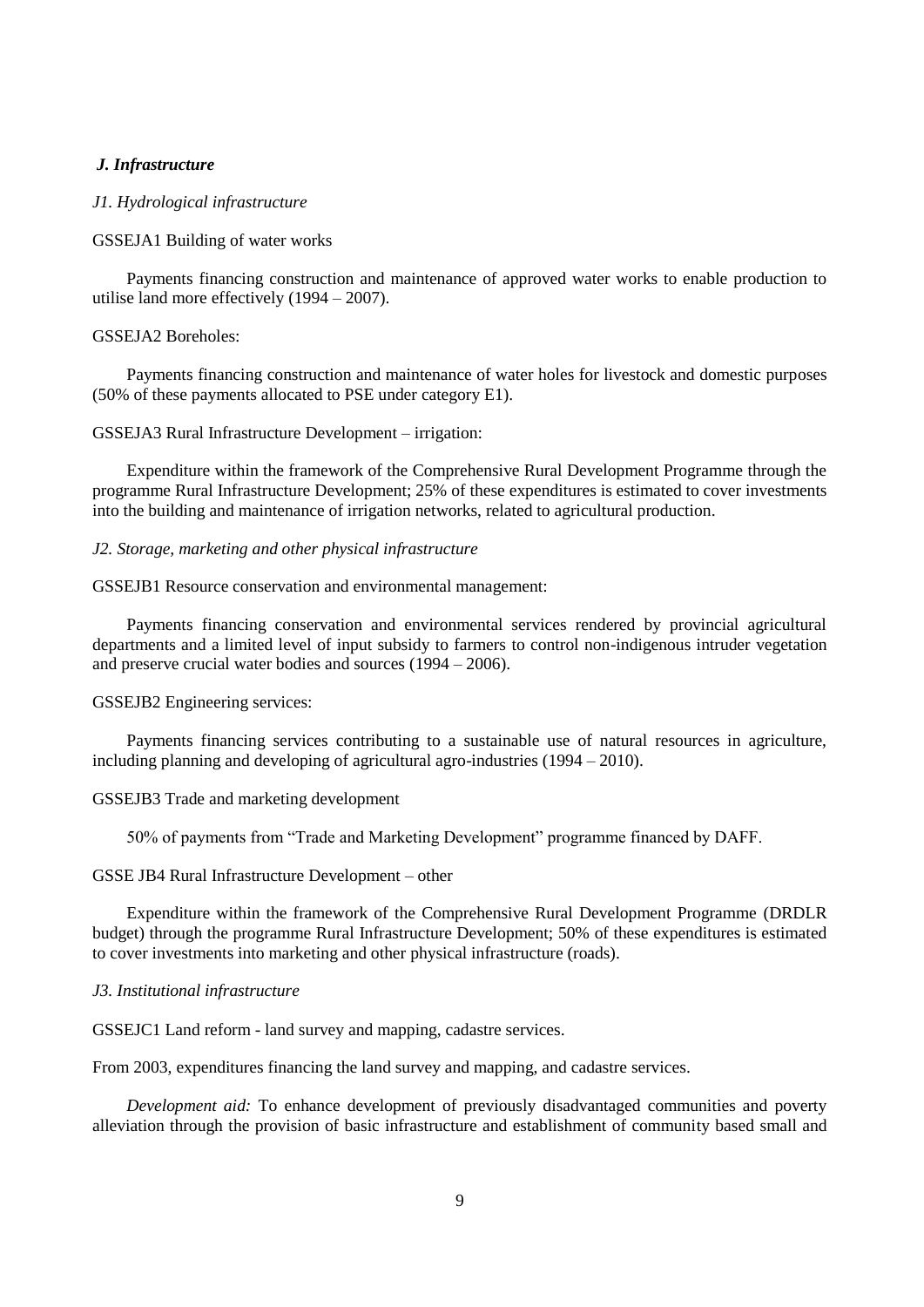medium agro-industries. Development aid included no direct payments to farmers, only support in the establishment of agricultural and community infrastructure.

#### *J4. Farm restructuring*

#### GSSEJD1 Soil conservation works

Payments financing essential soil conservation works to improve and protect the soil. Payments went towards financing of soil conservation works performed by the provincial departments or input subsidies to farmers for mainly prevention and management of soil erosion through construction of contours and drainage systems.

#### GSSEJD2 CASP – Infrastructure:

Expenditures to infrastructure from the Comprehensive Agricultural Support Programme, targeting the smallholder sector.

### GSSEJD3 Land reform - capital grants - infrastructure

1994 – 2009: Expenditure from the land reform capital grants related to general infrastructure (the capital grants financing transfers of land to farmers are excluded and are part of the PSE B1).

### *K. Marketing and promotion*

### *K1. Collective schemes for processing and marketing*

#### GSSEKA1 Trade and marketing developments

Financial aid to marketing cooperatives in financial difficulty (due to drought or economical down turns) to conserve the marketing infrastructure in the rural economy in designated areas. Subsidised credits were supplied to cooperatives to remain in business in times when their members (the producers) are struggling. Payments were also made to assist in the establishment of small-scale farmer cooperatives in previously disadvantaged areas.

#### GSSEKA2 Rural Enterprise and Industrial Development

Expenditure within the framework of the Comprehensive Rural Development Programme through the programme Rural Enterprise and Industrial Development; 50% of these expenditures are estimated to cover investments creating enabling environment to processing and marketing activities related to agriculture and agro-food.

#### *K2. Promotion of agricultural products*

#### *L. Public stockholding*

#### *M. Miscellaneous*

### **V.1 Consumer Support Estimate (CSE)**

Associated with agricultural production, i.e. for the quantities of commodities domestically produced, excluding the quantities used on-farm as feed -- excess feed cost. [Sum of O to R; when negative, the amounts represent an implicit tax on consumers].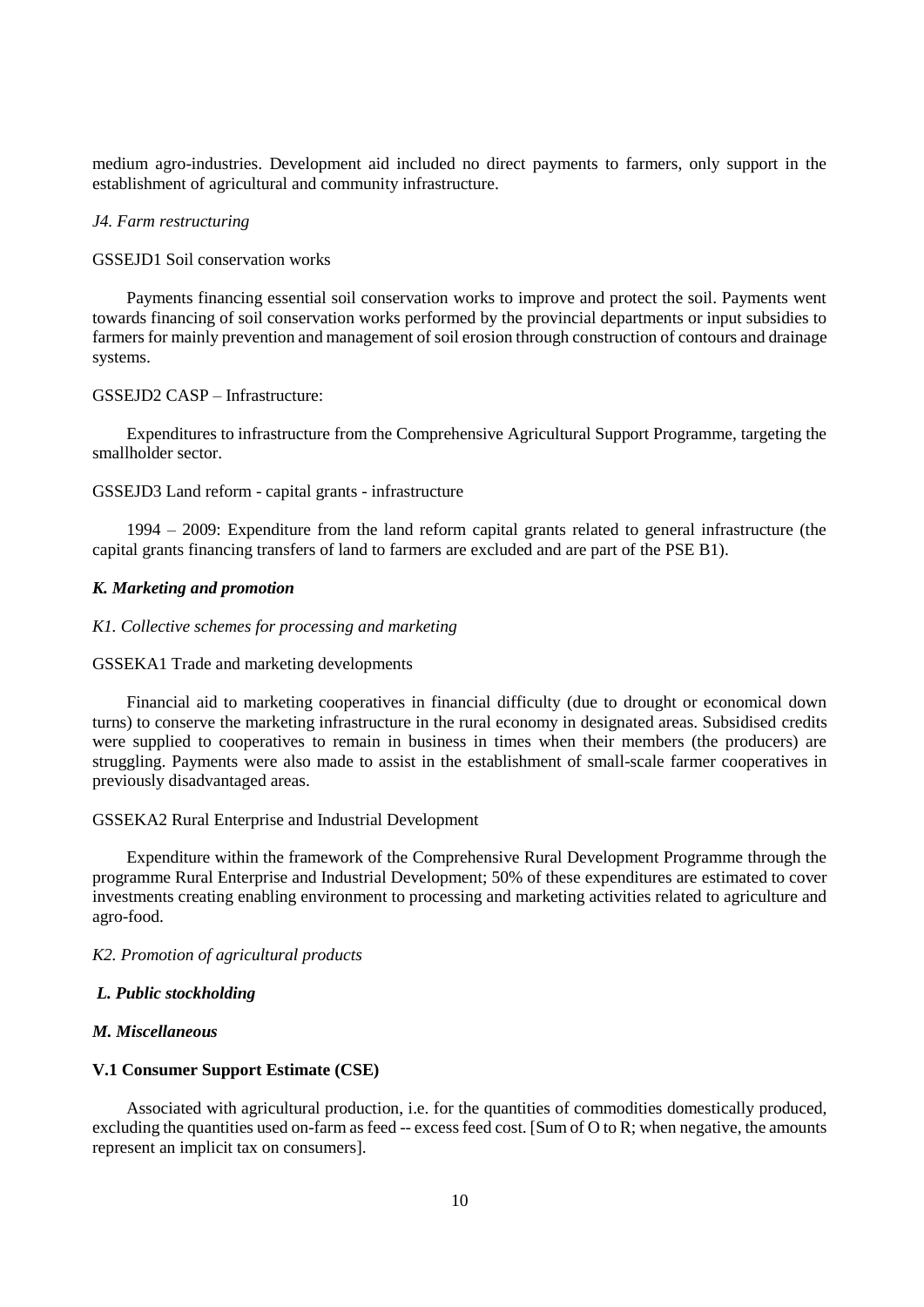### *N. Transfers to producers from consumers*

Associated with market price support on all domestically produced commodities, estimated by increasing the transfers calculated for the MPS commodities according to their share in the total value of production by commodity group [for each commodity group: (Σ TPC for MPS commodities) / (ΣVP for MPS commodities) x VP for total group; the total TPC is then calculated as the sum of TPC by commodity group. For the list of commodity groups, see Section A.1. Market Price Support within this Table 1].

### *N.1. Of which MPS commodities*

Sum of the values of transfers from consumers to producers associated with market price support for the MPS commodities as calculated in Tables 4.1 to 4.14.

### *O. Transfers to producers from consumers*

Associated with market price support on all domestically produced commodities, estimated by increasing the transfers calculated for the MPS commodities group [for each commodity group: (Σ OTC for MPS commodities) /  $(\Sigma VP \text{ for MPS) or VP}$  for total group; the total OTC is then calculated as the sum of OTC by commodity group. For the list of commodity groups, see Section A.1. Market Price Support within this Table 1].

### *O.1. Of which MPS commodities*

Sum of the values of transfers from consumers to producers associated with market price support for the MPS commodities as calculated in Table 4.

#### *P. Other transfers from consumers:*

Transfers to the budget associated with market price support on the quantities imported of domestically produced commodities, estimated by increasing the transfers calculated for the MPS commodities according to their share in the total value of production  $[(P.1) / (I.1) \times 100]$ .

#### *P.1. Of which MPS commodities:*

Sum of the transfers to the budget associated with market price support on the quantities imported of the MPS commodities as calculated in Table 4.

### *Q. Transfers to consumers from taxpayers*

### *Q.1. Commodity specific transfers to consumers*

Sum of commodity specific transfers from taxpayers to consumers (farm gate level) from commodity MPS tables (Table 4). The descriptions of policies providing commodity specific transfers are provided bellow:

### *Q.2. Non-commodity specific transfers to consumers*

Sum of non-commodity specific transfers from taxpayers to consumers (farm gate level). The descriptions of policies inducing non-commodity specific transfers are provided bellow: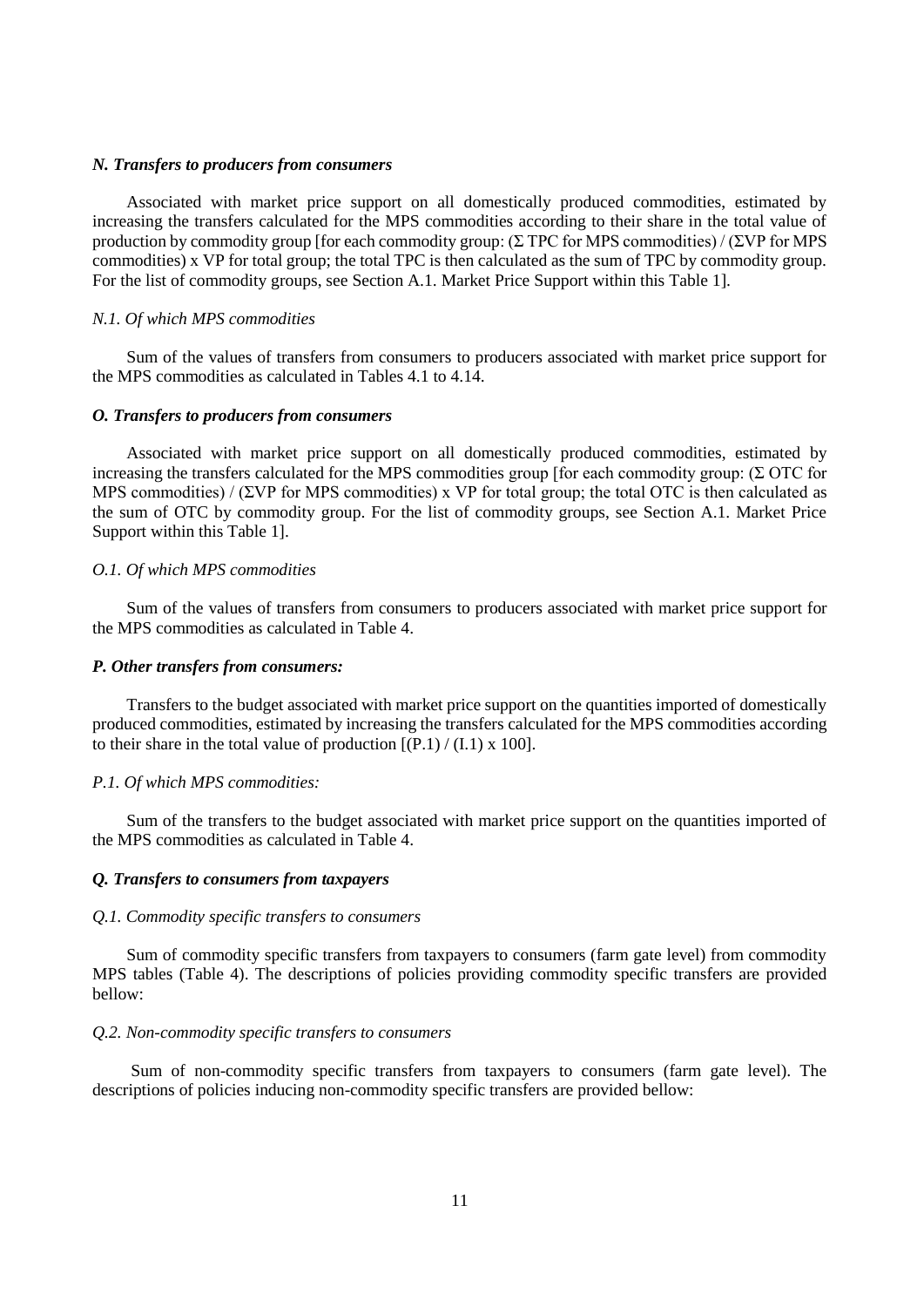## *R. Excess Feed Cost*

Associated with market price support on quantities domestically produced and used on-farm as feed as calculated in Table 4*.* [Sum of excess feed costs in the MPS tables (Table 4) for feed crops.]

### **V.2 Percentage CSE**

 $[100 x (V.1) / ((II) + (Q))]$ 

### **V.3 Consumer NPC**

For all agricultural commodities the Consumer NPC is estimated as a weighted average of the consumer NPC calculated for the individual MPS commodities and shown in Table 2. For each commodity Consumer NPC = domestic price paid by consumers (at the farm gate)/ border price (also at the farm gate). ). ). **[The total CNPC is not in the Table 1 of the country template, but we will include it in the version for the public website]** 

### **V.4 Consumer NAC**

 $[(1 / (100 - (V.2)) \times 100]$ 

## **VI. Total Support Estimate**

 $[(III.1) + (IV) + (Q)]$  and  $[(S) + (T) - (U)]$ 

### *S. Transfers from consumers*

 $[(O)+(P)]$ 

### *T. Transfers from taxpayers*

 $[(III.1)-(O)+(IV)+(O)]$ 

### *U. Budget revenues*

 $[(P)]$ 

Sources:

National Treasury, Republic of South Africa: 2018 Budget Estimates of National Expenditure – Agriculture, Forestry and Fisheries (Vote 24);

National Treasury, Republic of South Africa: 2018 Budget Estimates of National Expenditure – Rural Development and Land Reform (Vote 39).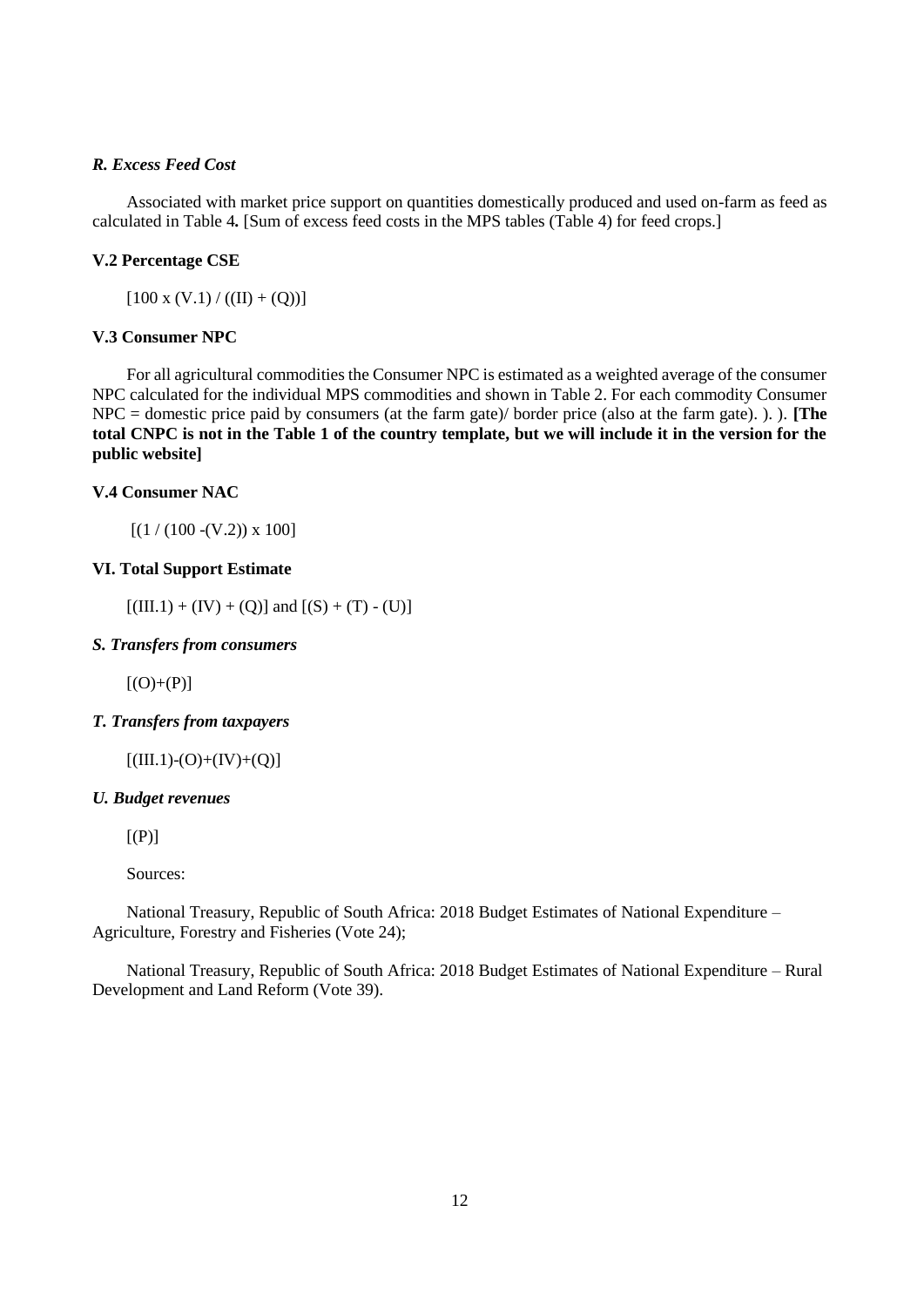## **TABLE 2. SOUTH AFRICA: BREAKDOWN OF PSE BY COMMODITY SPECIFICITY AND OTHER TRANSFERS**

All data sets in Table 2 come from Tables 1 and 3 where definitions are included.

#### *Definitions:*

**I. Single commodity transfers (SCT):** the annual monetary value of gross transfers from policies linked to the production of a single commodity such that the producer must produce the designated commodity in order to receive the payment. This includes broader policies where payments are specified on a per-commodity basis. SCT is also available by commodity. [Sum of commodity SCTs from Tables 3.1 – 3.14]

*Percentage SCT*: is the commodity SCT expressed as a share of gross farm receipts for the specific commodities (including support in the denominator). This indicator can be expressed for the total SCT (Table 2), or for a specific commodity (Tables  $3.1 - 3.14$ ).

%SCT =  $100*$  SCT / (value of production<sub>COM</sub> +  $A2<sub>COM</sub> + B<sub>COM</sub> + C1<sub>COM</sub> + D<sub>COM</sub>$ )

*Share in Total PSE* (%):  $SCT_{SHARE} = 100* SCT / PSE$ 

**II. Group commodity transfers (GCT):** the annual monetary value of gross transfers from policies whose payments are made on the basis that one or more of a designated list of commodities is produced. That is, a producer can choose among a set of allowable commodities to produce and receive a payment that does not vary with respect to this decision.  $[GCT = B_{GROUP} + C2 + D_{GROUP}]$ 

*Share in Total PSE*  $(\%)$ :  $GCT_{SHARE} = 100* GCT / PSE$ 

*Transfers to specific groups of commodities:* The GCT involve to the following groups of commodities: beef and veal and sheep; horticulture.

**III. All commodity transfers (ACT):** the annual monetary value of gross transfers from policies that place no restrictions on the commodity produced but require the recipient to produce some commodity of their choice.  $[ACT = C3 + B<sub>ALL</sub> + D<sub>ALL</sub>]$ 

*Share in Total PSE (%):*  $ACT_{SHARE} = 100*$   $ACT / PSE$ 

**IV. Other Transfers to Producers (OTP)**: the annual monetary value of gross transfers made under policies that do not fall in the above three cases (SCT, GCT, ACT). That is, payments that do not require any commodity production at all.  $[OTP = E + F + G]$ 

*Share in Total PSE (%):*  $\text{OTP}_{\text{SHARE}} = 100^* \text{ OTP} / \text{PSE}$ 

**V. Total PSE:**  $PSE = A+B+C+D+E+F+G = SCT + GCT + ACT + OTP$ 

*Percentage PSE:*  $\%$  PSE = 100\*PSE / value of agr. production + A.2. + B + C + D + E + F + G)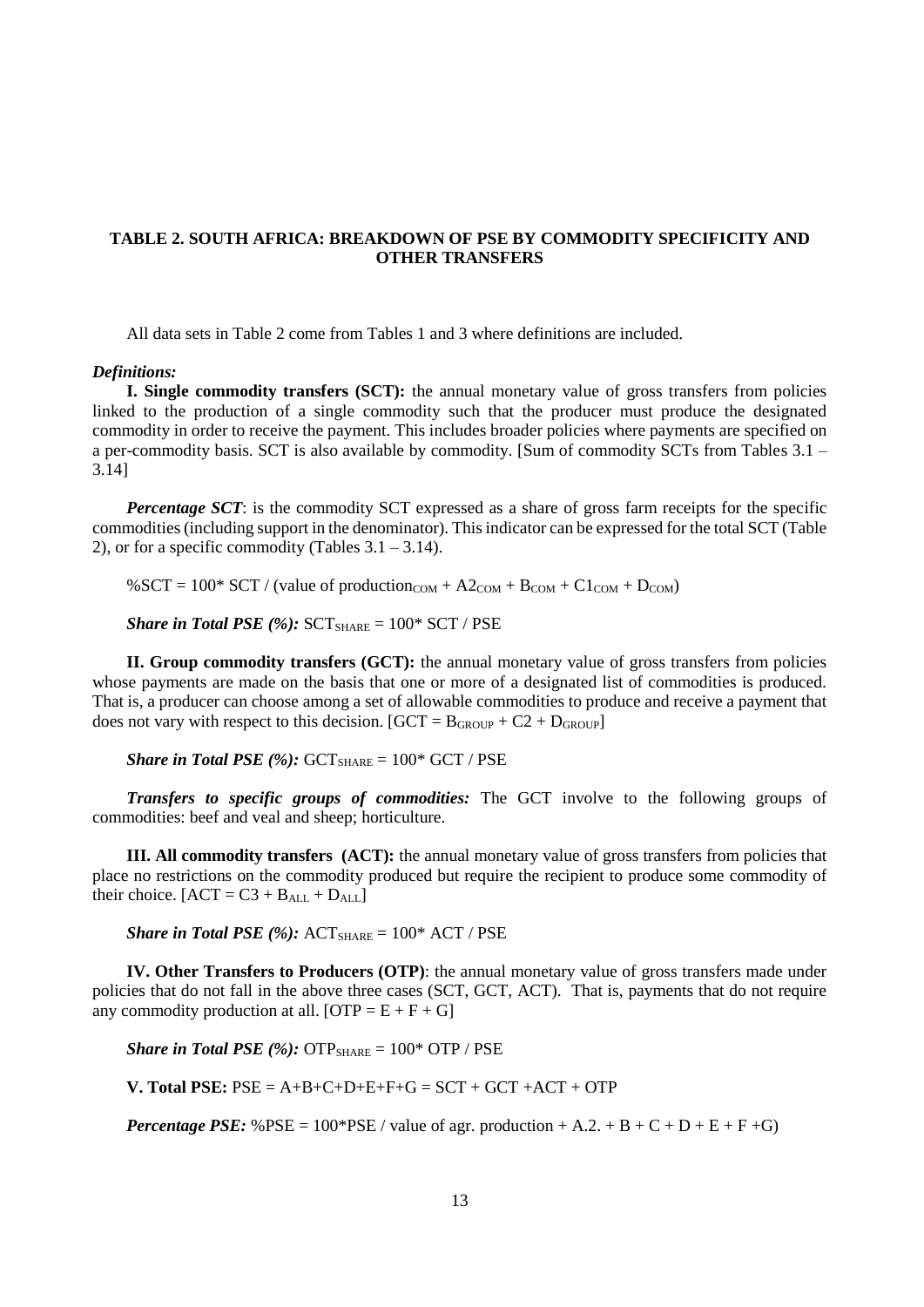## **TABLE 3. SOUTH AFRICA: PRODUCER COMMODITY SPECIFIC TRANSFERS BY COMMODITY**

Tables 3.1 to 3.14, provide information on Producer Single Commodity Transfers (PSCT) for the following commodities: wheat, maize, sunflower, peanuts, sugar cane, grapes, oranges, apples, milk, beef and veal, pig meat, sheep meat, poultry, eggs and "other commodities". All data sets in the calculation SCT by commodity come from Tables 1 and  $4.1 - 4.14$ , where definitions are included.

#### *Definitions:*

**I. Level of production:** Data from Table 4 (Market price support table)

**II. Value of production (at farm gate):** Data from Table 4.1 – 4.14 (Market price support table)

**III. Producer Single commodity transfers:** Sum of transfers to specific commodity in categories A, B, C1 and D.

### *A. Support based on commodity outputs*

*A1. Market Price Support* [Data for respective commodity from Table 4]

*A2. Payments based on output* 

Payments based on output (A.2) provided to respective single commodity [Data from Table 1]

### *B. Payments based on input use, single commodity*  $[B.1_{COM} + B.2_{COM} + B.3_{COM}]$

### *B1. Variable input use*

Data from Table  $1$  – see the policies providing payments based on variable input use  $(B.1)$  to the specific PSE commodity, in the definitions in Table 1.

### *B2. Fixed capital formation*

Payments based on fixed capital formation (B.2<sub>COM</sub>) provided to respective single commodity [Data from Table 1].

### *B3. On-farm services*

Payments based on on-farm services (B.3<sub>COM</sub>) provided to respective single commodity [Data from Table 1].

#### *C1. Payments based on current A/An/R/I, production required, single commodity"*

Payments based on current  $A/An/R/I$  (C<sub>COM</sub>) provided to respective single commodity [Data from Table 1].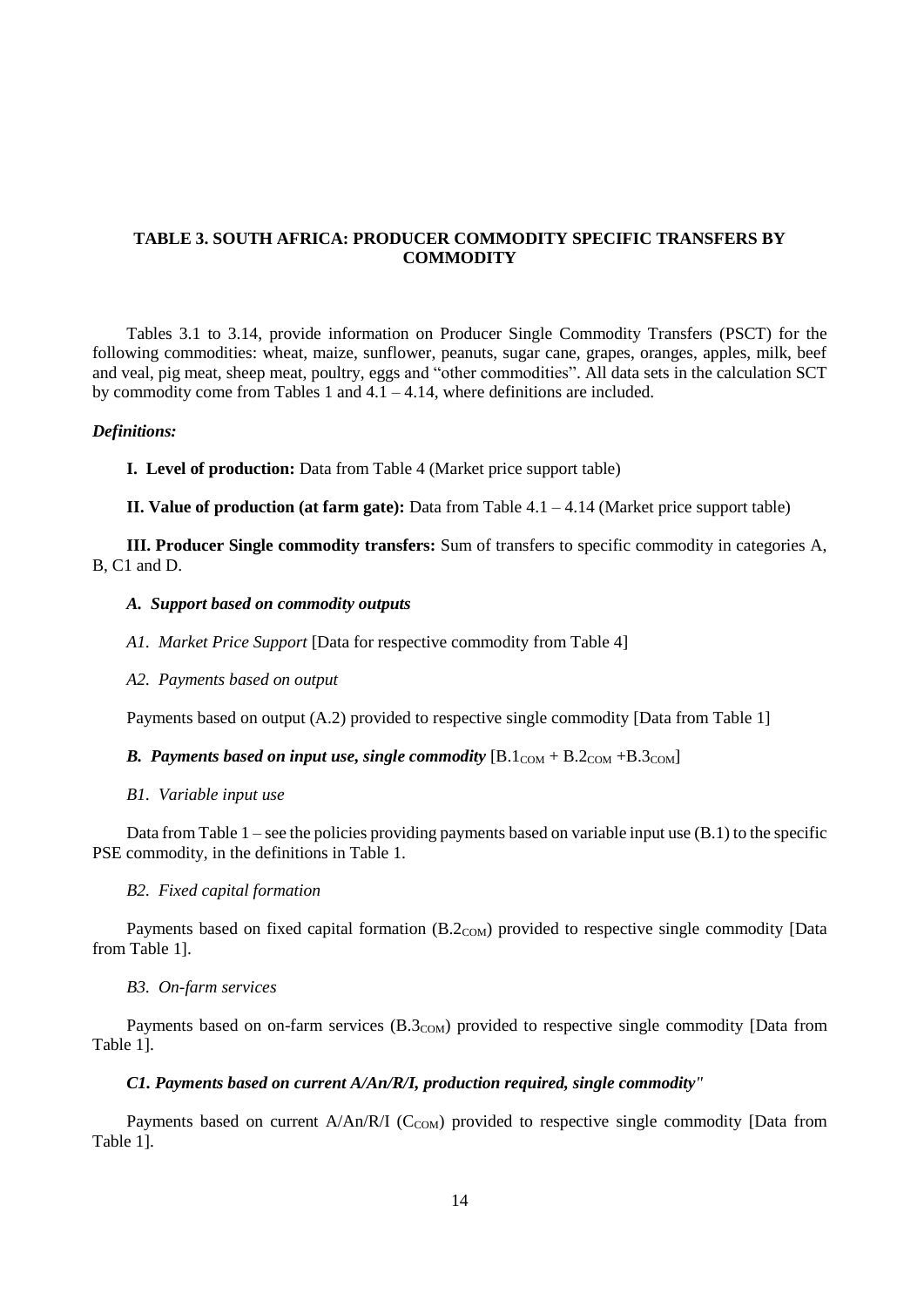# *D. Payments based on non-current A/An/R/I, production required*

Payments based on non-current A/An/R/I, production required  $(D_{COM})$  provided to respective single commodity [Data from Table 1].

**IV. Percentage producer SCT** :  $%$  SCT =100 $*(III) / ((II) + (A.2) + (B_{COM}) + (C_{COM}) + (D_{COM}))$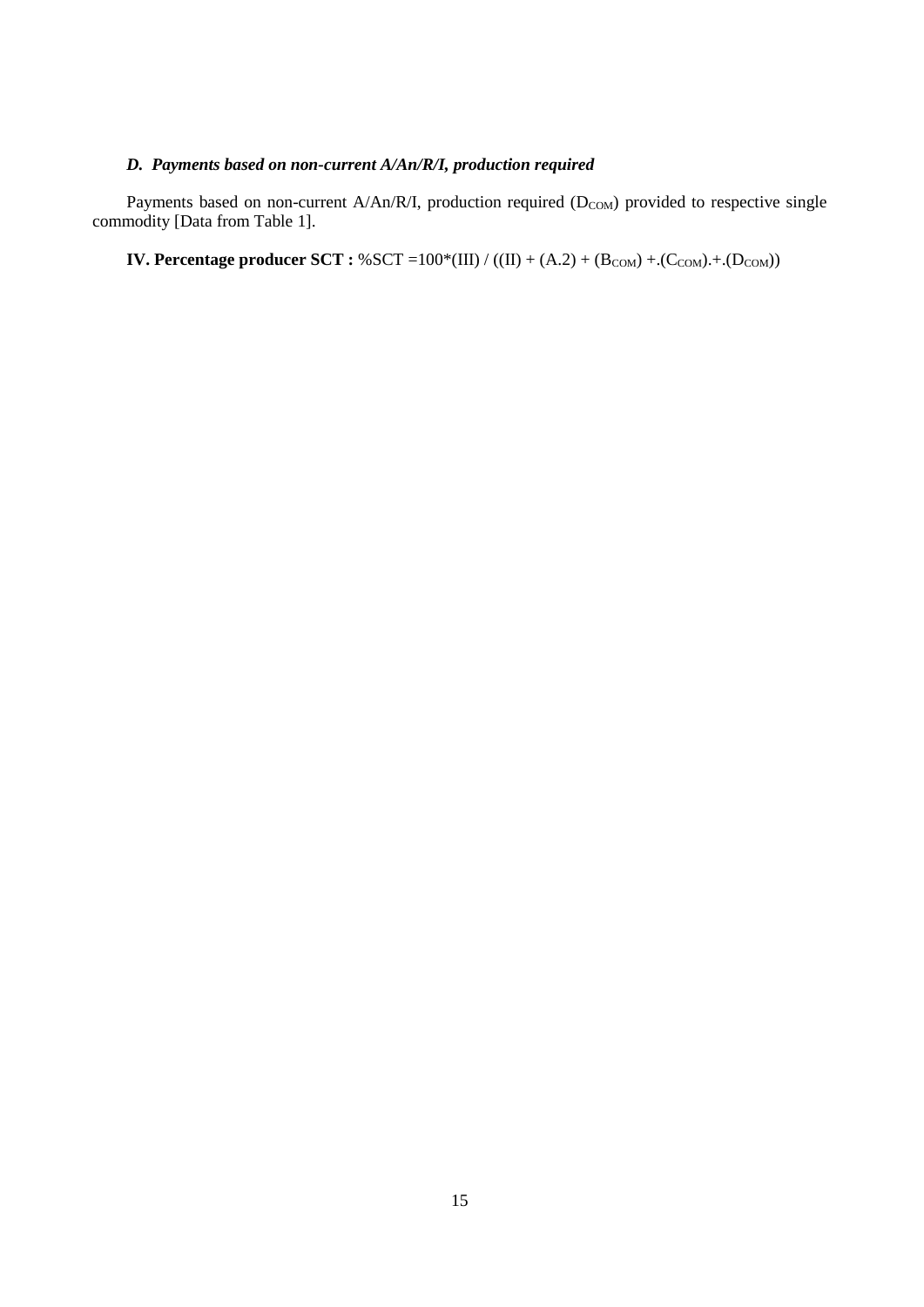## **TABLE 4. SOUTH AFRICA: MARKET PRICE SUPPORT AND CONSUMER SINGLE COMMODITY TRANSFERS**

Tables 4.1 to 4.14, contain calculation of the Market Price Support (MPS) and Consumer Single Commodity Transfers (consumer SCT) for the following commodities: wheat, maize, sunflower, peanuts, sugar cane, grapes, oranges, apples, milk, beef and veal, pig meat, sheep meat, poultry, eggs and "other commodities". The data sets used in calculation of the MPS and consumer SCT by commodity are described below. Values for "other commodities" are derived using information on total Market Price Support and Value of Production, and individual commodity data.

*Note: for all below mentioned commodities relevant data have been collected and price gaps calculated. However, in line with the OECD methodology, in case when there are no policy measures creating a price gap (absence of tariff other non-tariff barriers) the price gap is estimated to be 0. This assumption was applied for eggs; and for maize from 2007.*

*In case of negative price gaps, when no export barriers (export bans, export tariffs) and no other market price policy taxing producers (i.e. justifying a negative price gap due to policies implemented) have been identified, the negative price gaps for these products have been set at zero. This assumption was applied (in specific years) for the following commodities: wheat, maize, oilseeds, milk, beef, pig meat, and poultry. Also for commodities with important shares of exported production and no export subsidies applied the price gap is set at 0. This assumption was applied to apples, oranges and table grapes.*

### *Definitions:*

## **1. Wheat**

## *I. Level of production*

*Wheat:* Total production at farm gate.

Source: *Abstract of Agricultural Statistics 2010*, Department for Agriculture, Forestry and Fisheries (DAFF). (Table 10)

### *II. Producer prices (at farm gate)*

*Wheat:* Average producer price at farm gate.

Source: *Abstract of Agricultural Statistics*, DAFF. (Table 10)

# *III. Value of production (at farm gate)*

 $[(I)*(II)]$ 

### *IV. Trade status*

Net imported (NI)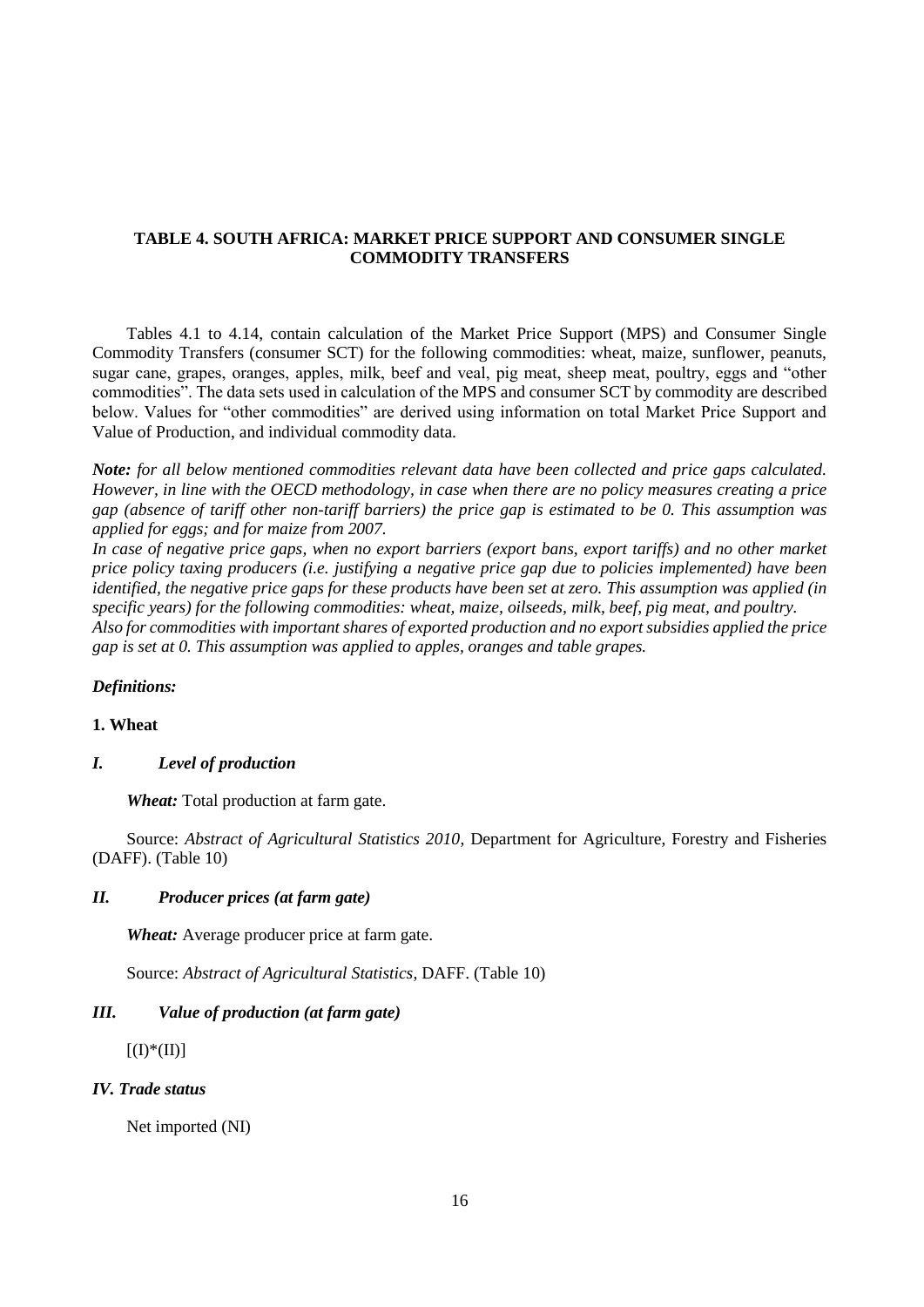## *V. Market price differential at the farm gate*

Price Gap; Negative MPD set to 0 as there no export barriers (export bans, export tariffs) and no other market price policy taxing producers*.*

## *VI. Reference prices at the farm gate (including the definition of the margin)*

*Wheat:* Import parity price of Wheat US No. 2 Hard Red Winter (HRW).

Source: SAGIS **(**South African Grain Information Service).

*Margin:* Transport costs to harbour.

# *VII. Level of consumption (at farm gate)*

*Wheat:* Total consumption at farm gate.

Source: *Abstract of Agricultural Statistics*, Department of Agriculture, Forestry and Fisheries (DAFF) (Table 11).

## *VIII. Consumption prices (at farm gate)*

## $[(II)-((IX.1)+(X.1))/(I)*1000+((IX.1)+(IX.2))/(IV)*1000]$

Implicit prices corresponding to reference prices plus the unit value of market transfers.

# *IX. Value of consumption (at farm gate)*

 $[(VII)*(VIII)]$ 

# **2. Maize**

## *I. Level of production*

*Yellow Maize:* Total production at farm gate. Source: SAGIS **(**South African Grain Information Service)

*White Maize:* Total production at farm gate. Source: SAGIS **(**South African Grain Information Service)

## *II. Producer prices (at farm gate)*

*Yellow Maize:* Average producer price at farm gate. Source: SAGIS **(**South African Grain Information Service)

*White Maize:* Average producer price at farm gate. Source: SAGIS **(**South African Grain Information Service)

## *III. Value of production (at farm gate)*

 $[(I)*(II)]$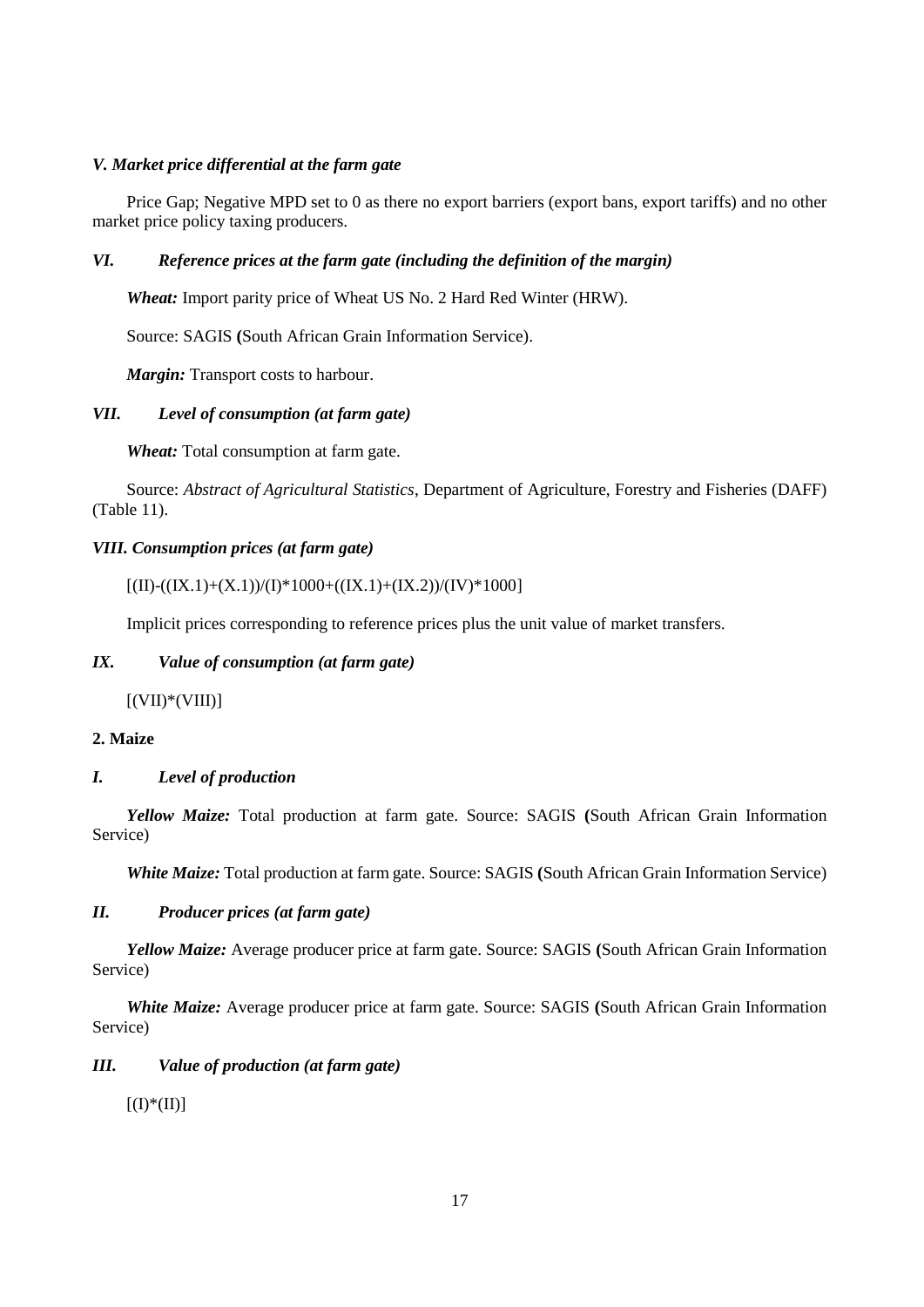## *IV. Trade status*

White maize: Net Exported (NI 1995, 2016)

Yellow maize: Net Exported (1994-2001); Net Imported (2002-2007); Net Exported (from 2008)

## *V. Market price differential at the farm gate*

Price Gap; Negative MPD set to 0 as there no export barriers (export bans, export tariffs) and no other market price policy taxing producers. From 2007, MPD=0 as the import tariffs were set at 0.

### *VI. Reference prices at the farm gate (including the definition of the margin)*

*Yellow Maize:* Trade weighted price (based in Randfontein). Source: Agriculture Market and Trade (AMT).

*White Maize:* Trade weighted price (based in Randfontein). Source: AMT.

*Margin:* No domestic transport costs and handling adjustment as both the reference price and the domestic price are fixed at Randfontein.

## *VII. Level of consumption (at farm gate)*

*Yellow Maize:* Total consumption at farm gate. Source: South African Grain Information Service **(**SAGIS)

*White Maize:* Total consumption at farm gate. Source: SAGIS.

#### *VIII. Consumption prices (at farm gate)*

## $[(II)-((IX.1)+(X.1))/(I)*1000+((IX.1)+(IX.2))/(IV)*1000]$

Implicit prices corresponding to reference prices plus the unit value of market transfers.

## *IX. Value of consumption (at farm gate)*

 $[(VII)*(VIII)]$ 

### **3. Sunflower**

## *I. Level of production*

*Sunflower:* Total production at farm gate. Sunflower seed.

Source: *Abstract of Agricultural Statistics,* DAFF. (Table 17)

## *II. Producer prices (at farm gate)*

*Sunflower seed:* Average producer price at farm gate.

Source: *Abstract of Agricultural Statistics*, DAFF. (Table 17)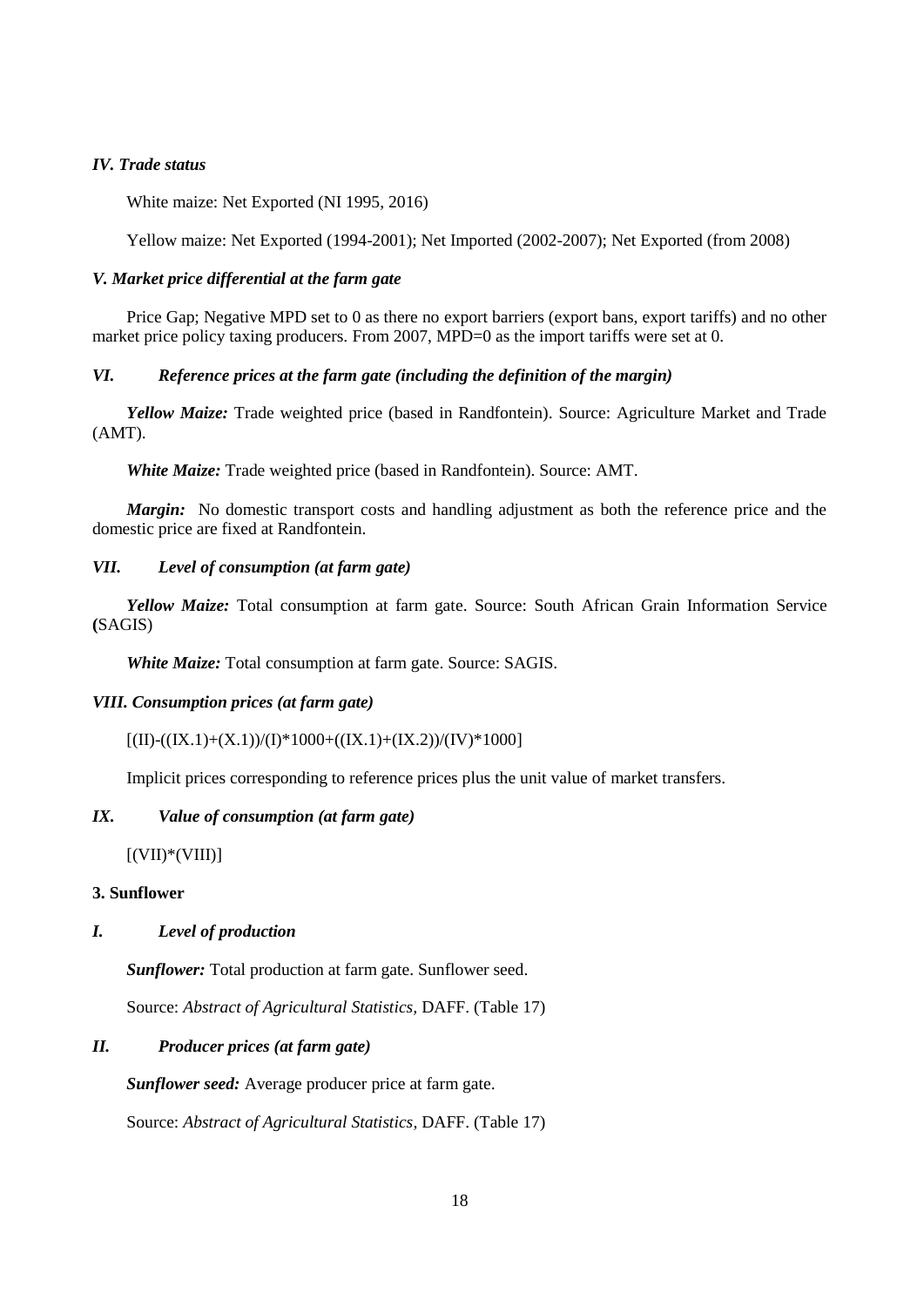# *III. Value of production (at farm gate)*

 $[(I)*(II)]$ 

## *IV. Trade status*

Net Imported (NI)

# *V. Market price differential at the farm gate*

Price Gap; Negative MPD set to 0 as there no export barriers (export bans, export tariffs) and no other market price policy taxing producers*.*

# *VI. Reference prices at the farm gate (including the definition of the margin)*

*Reference price:* Price in Durban Harbour derived from import prices of sunflower oil and sunflower oilcakes. Source: Expert estimation (Davis Spies)

*Margin:* Transport costs to harbour.

# *VII. Level of consumption (at farm gate)*

*Sunflower:* Total consumption at farm gate.

Source: *Abstract of Agricultural Statistics*, DAFF (Table 18).

## *VIII. Consumption prices (at farm gate)*

 $[(II)-((IX.1)+(X.1))/(I)*1000+((IX.1)+(IX.2))/(IV)*1000]$ 

Implicit prices corresponding to reference prices plus the unit value of market transfers.

## *IX. Value of consumption (at farm gate)*

 $[(VII)*(VIII)]$ 

## **4. Groundnuts**

# *I. Level of production*

*Groundnuts:* Total production at farm gate. Groundnuts in shell (*Arachis hypogaea*).

Source: FAO database

# *II. Producer prices (at farm gate)*

*Groundnuts:* Average producer price at farm gate.

Source: Peanut South Africa.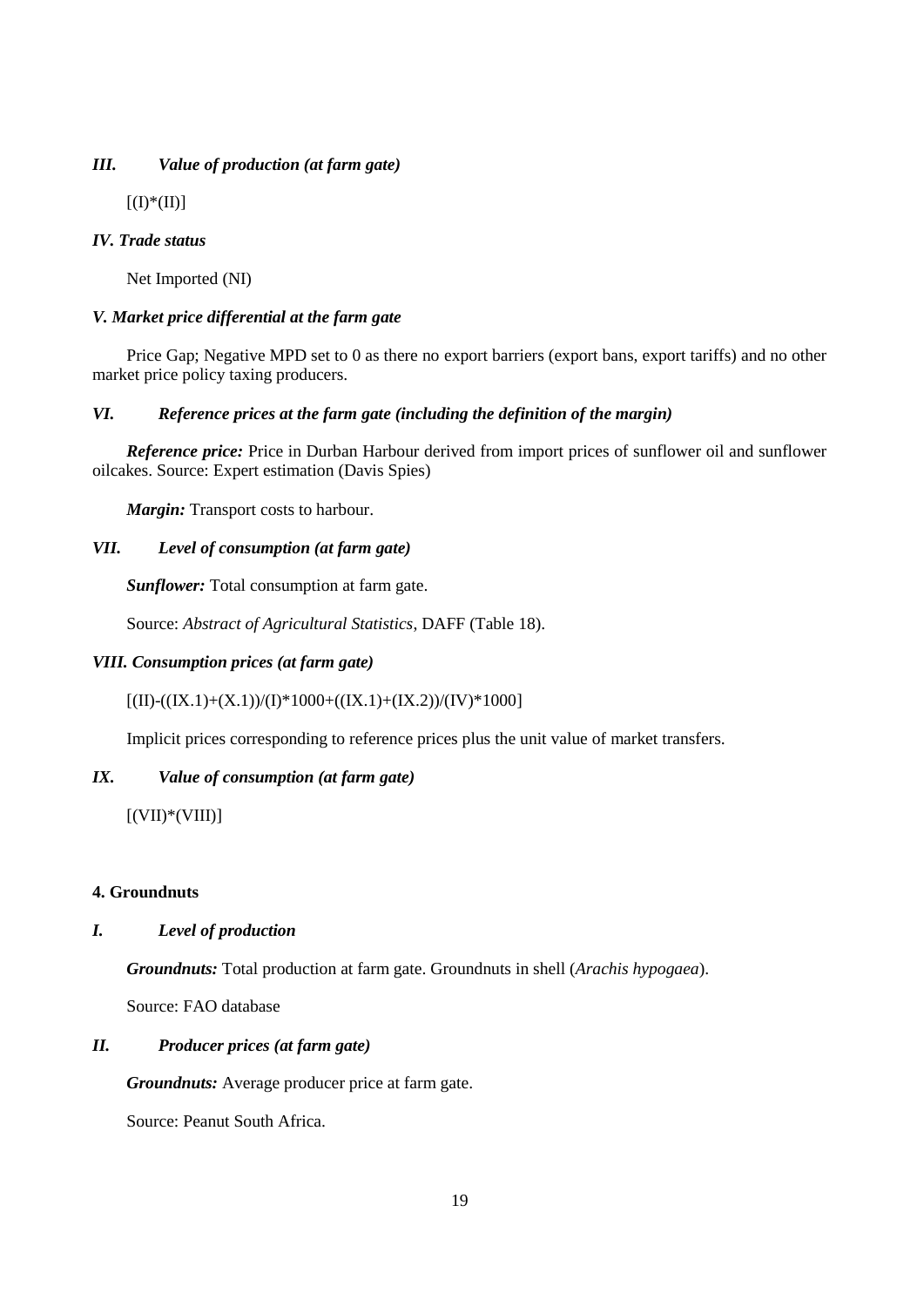# *III. Value of production (at farm gate)*

 $[(I)*(II)]$ 

# *IV. Trade status*

Net Exported (NE)

# *V. Market price differential at the farm gate*

Price Gap; Negative MPD set to 0 as there no export barriers (export bans, export tariffs) and no other market price policy taxing producers*.*

# *VI. Reference prices at the farm gate (including the definition of the margin)*

*Groundnuts:* Export parity price. Source: AMT.

*Margin:* Transport costs to harbour.

# *VII. Level of consumption (at farm gate)*

*Groundnuts:* Total consumption at farm gate.

Source: *Abstract of Agricultural Statistics*, DAFF (Table 16).

# *VIII. Consumption prices (at farm gate)*

 $[(II)-(((IX.1)+(X.1))/(I)*1000+((IX.1)+(IX.2))/(IV)*1000]$ 

Implicit prices corresponding to reference prices plus the unit value of market transfers.

# *IX. Value of consumption (at farm gate)*

 $[(VII)*(VIII)]$ 

# **5. Sugar**

# *I. Level of production*

*Sugar-cane:* Total production at farm gate.

Source: SASA (South African Sugar Association).

# *II. Producer prices (at farm gate)*

*Sugar-cane:* Average producer price at farm gate.

Source: SASA.

# *III. Value of production (at farm gate)*

 $[(I)*(II)]$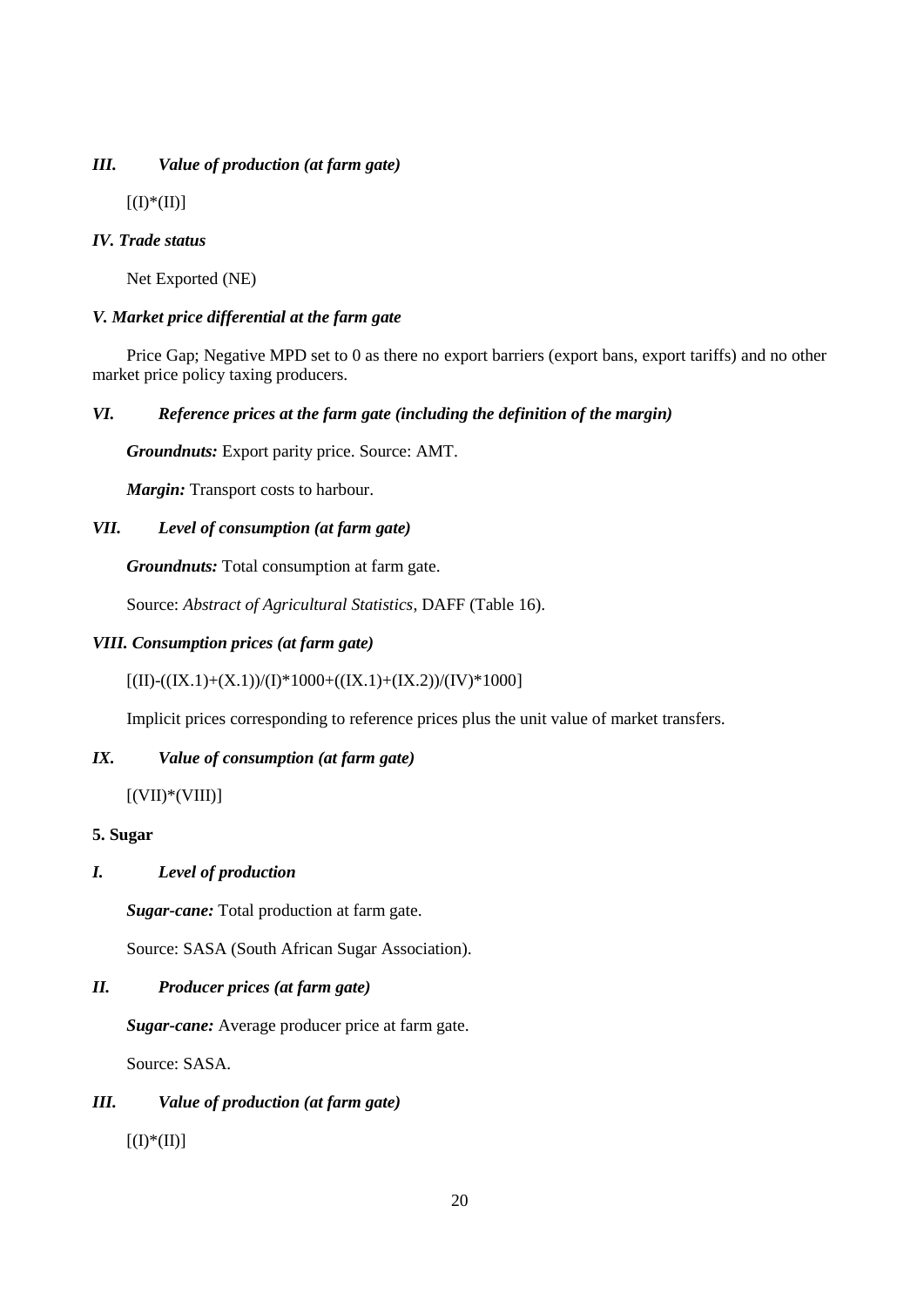## *IV. Trade status*

Net Exported

## *V. Market price differential at the farm gate*

Price Gap.

## *VI. Reference prices at the farm gate (including the definition of the margin)*

*Sugar:* New York Exchange Commodity - Sugar #11.

Source: NYSE**.**

*Margin:* Calculated as the ratio between the raw sugar price ex-factory and the sugar price at farm value.

Source: Calculations based on data from South African Sugar Association (SASA).

## *VII. Level of consumption (at farm gate)*

*Sugar cane:* Consumption of sugar provided by SASA. Consumption of sugar cane has been calculated using the coefficient established by SASA. The effectiveness of the milling process at extracting sugar from sugar cane is measured as the ratio of sugar extracted from RV (reusable value) delivered to the mill (sugar % RV).

Source: South African Sugar Association (SASA).

### *VIII. Consumption prices (at farm gate)*

 $[(II)-((IX.1)+(X.1))/(I)*1000+((IX.1)+(IX.2))/(IV)*1000]$ 

Implicit prices corresponding to reference prices plus the unit value of market transfers.

## *IX. Value of consumption (at farm gate)*

 $[(VII)*(VIII)]$ 

### **6. Grapes**

## *I. Level of production*

**Grapes:** Total production of table grapes.

Source: *Abstract of Agricultural Statistics,* DAFF.

## *II. Producer prices (at farm gate)*

*Grapes:* Weighted average price between the export price and the local price. Over the period 1994 to 2003, the percentages of production exported are 85%.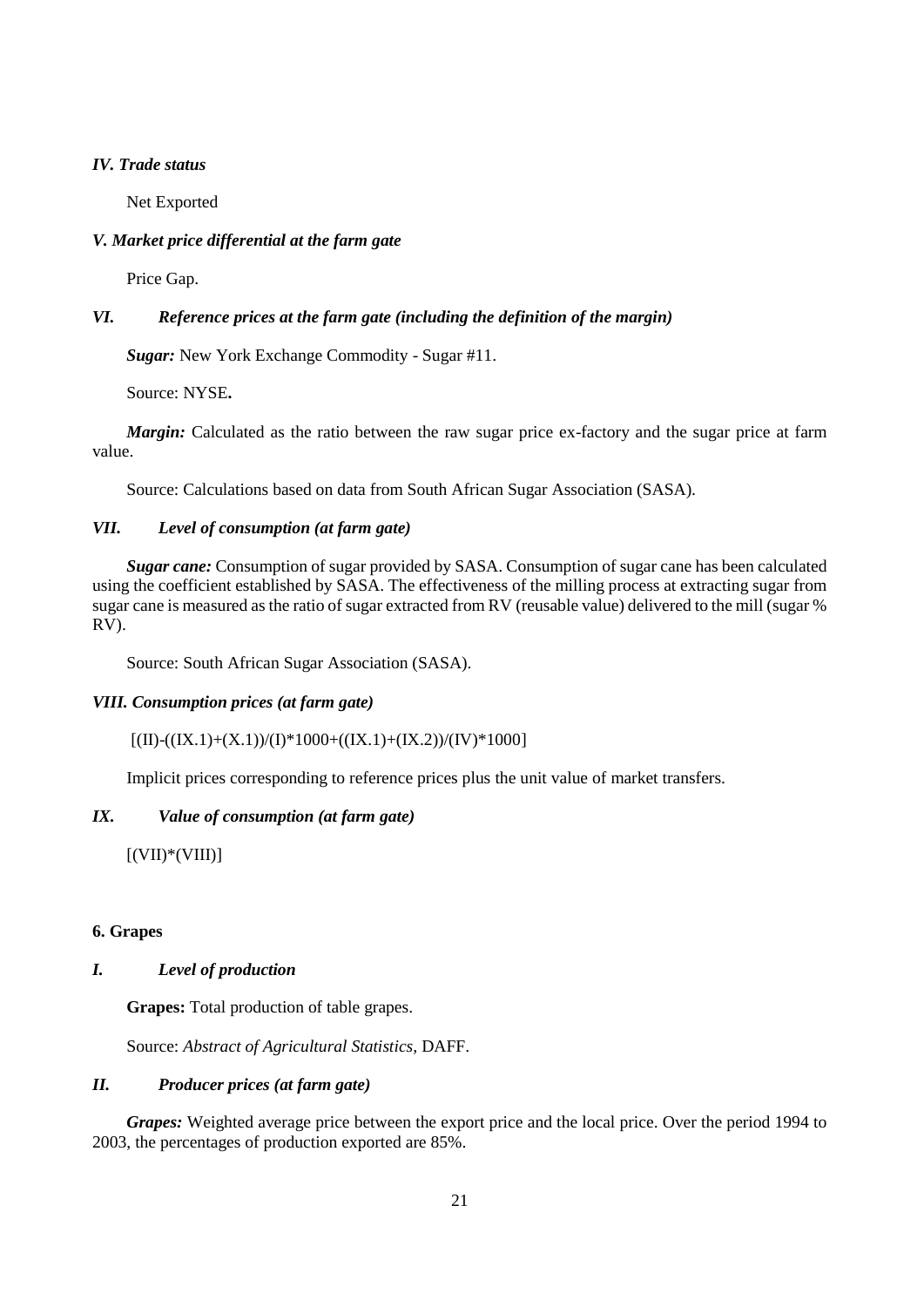Source: *Abstract of Agricultural Statistics*, DAFF. (Tables 36)

## *III. Value of production (at farm gate)*

 $[(I)*(II)]$ 

## *IV. Trade status*

Net Exported

## *V. Market price differential at the farm gate*

MPD=0; an important share (85%) of production is exported and no export subsidies are applied.

### *VI. Reference prices at the farm gate (including the definition of the margin)*

*Grapes:* Marketing year (October to September). Export price.

Source: *Abstract of Agricultural Statistics*, DAFF (table 36).

*Margin:* Reference prices are given at farm gate. No transport costs but use of a quality adjustment factor based on the export price and the weighted average price.

Source: *Abstract of Agricultural Statistics*, DAFF (table 36).

## *VII. Level of consumption (at farm gate)*

*Grapes:* Figures refer to sales on domestic markets.

Source: *Abstract of Agricultural Statistics*, DAFF (Table 36).

### *VIII. Consumption prices (at farm gate)*

## $[(II)-(((IX.1)+(X.1))/(I)*1000+((IX.1)+(IX.2))/(IV)*1000]$

Implicit prices corresponding to reference prices plus the unit value of market transfers.

## *IX. Value of consumption (at farm gate)*

 $[(VII)*(VIII)]$ 

### **7. Oranges**

### *I. Level of production*

*Oranges:* Total production at farm gate. Oranges common, sweet orange (*Citrus sinensis*); bitter orange, used primarily in the preparation of marmalade, (*C. aurantium*).

Source: FAO database.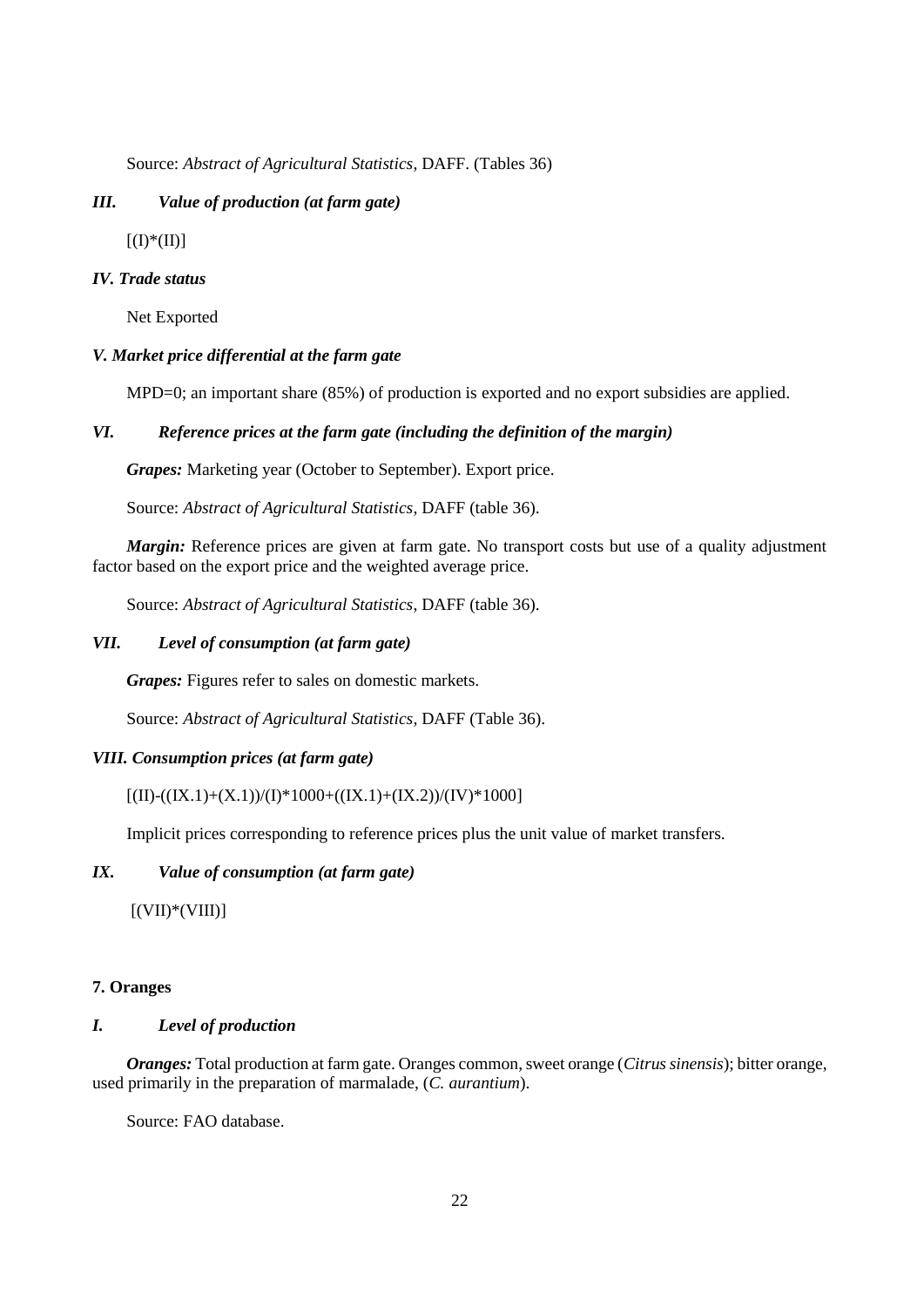# *II. Producer prices (at farm gate)*

*Oranges:* Weighted average price between the export price and the local price. Over the period 1994 to 2003, the percentages of production exported are 64%.

Source: *Abstract of Agricultural Statistics*, DAFF. (Tables 34)

# *III. Value of production (at farm gate)*

 $[(I)*(II)]$ 

# *IV. Trade status*

Net Exported

# *V. Market price differential at the farm gate*

MPD=0; an important share (64%) of production is exported and no export subsidies are applied.

# *VI. Reference prices at the farm gate (including the definition of the margin)*

*Oranges:* Marketing year (February to January). Export price.

Source: *Abstract of Agricultural Statistics*, DAFF (table 51).

*Margin:* Reference prices are given at farm gate. No transport costs but use of a quality adjustment factor based on the export price and the weighted average price.

Source: *Abstract of Agricultural Statistics*, DAFF (table 51).

# *VII. Level of consumption (at farm gate)*

*Oranges:* Total consumption at farm gate.

Source: *Abstract of Agricultural Statistics*, DAFF (Table 51).

## *VIII. Consumption prices (at farm gate)*

 $[(II)-((IX.1)+(X.1))/(I)*1000+((IX.1)+(IX.2))/(IV)*1000]$ 

Implicit prices corresponding to reference prices plus the unit value of market transfers.

# *IX. Value of consumption (at farm gate)*

 $[(VII)*(VIII)]$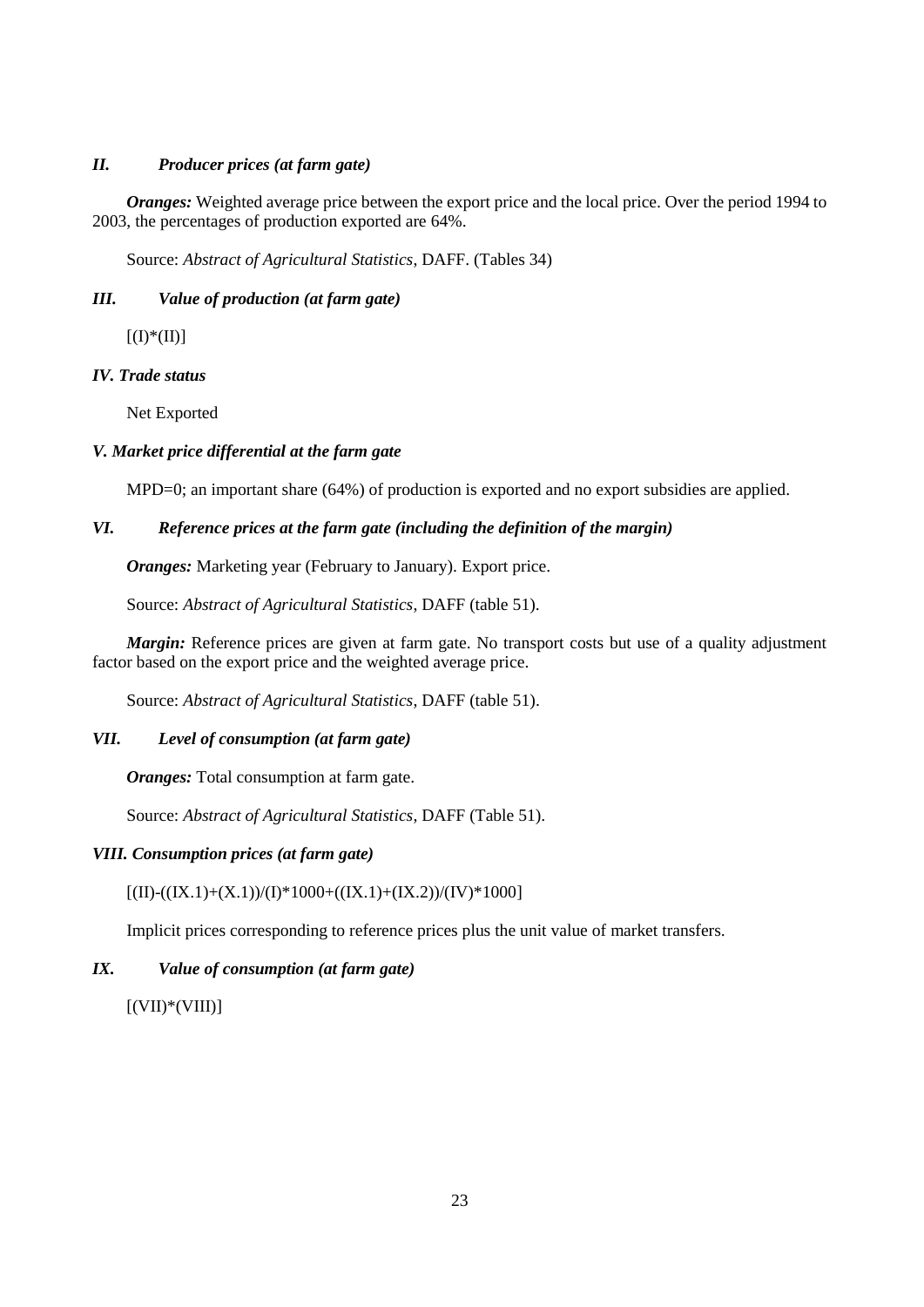# **8. Apples**

## *I. Level of production*

**Apples:** Total production at farm gate.

Source: *Abstract of Agricultural Statistics*, DAFF

# *II. Producer prices (at farm gate)*

*Apples:* Weighted average price between the export price and the local price. Over the period 1994 to 2003, the percentages of production exported are 48%.

Source: *Abstract of Agricultural Statistics*, DAFF. (Tables 51)

# *III. Value of production (at farm gate)*

**[(I)\*(II)]** 

# *IV. Trade status*

Net Exported

# *V. Market price differential at the farm gate*

MPD=0; an important share (48%) of production is exported and no export subsidies are applied.

## *VI. Reference prices at the farm gate (including the definition of the margin)*

*Apples:* Marketing year (October to September). Export price.

Source: *Abstract of Agricultural Statistics*, DAFF (table 34).

*Margin:* Reference prices are given at farm gate. No transport costs but use of a quality adjustment factor based on the export price and the weighted average price.

Source: *Abstract of Agricultural Statistics*, DAFF (table 34).

# *VII. Level of consumption (at farm gate)*

**Apples:** Total consumption at farm gate.

Source: Abstract of Agricultural Statistics, DAFF. (Table 34)

## *VIII. Consumption prices (at farm gate)*

# $[(II)-(((IX.1)+(X.1))/(I)*1000+((IX.1)+(IX.2))/(IV)*1000]$

Implicit prices corresponding to reference prices plus the unit value of market transfers.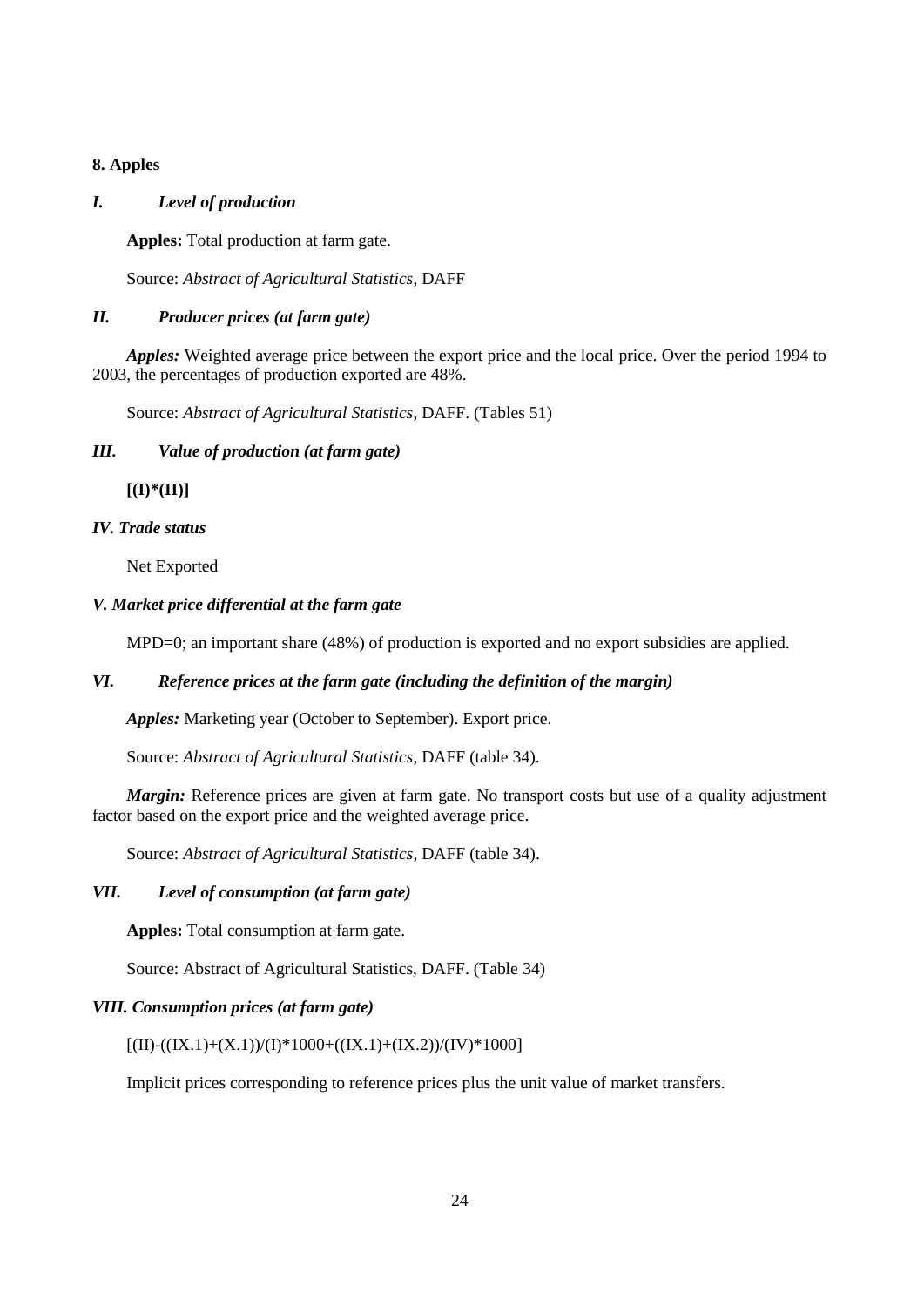## *IX. Value of consumption (at farm gate)*

 $[(VII)*(VIII)]$ 

### **9. Milk**

## *I. Level of production*

*Milk:* Total production at farm gate.

Source: SA Milk Producer Organization.

### *II. Producer prices (at farm gate)*

*Milk:* Average producer price at farm gate.

Source: SA Milk Producer Organization.

### *III. Value of production (at farm gate)*

 $[(I)*(II)]$ 

## *IV. Trade status*

Production, consumption almost balanced (very tiny NE/NI year to year fluctuations).

### *V. Market price differential at the farm gate*

Price Gap; Negative MPD set to 0 as there no export barriers (export bans, export tariffs) and no other market price policy taxing producers*.* 

## *VI. Reference prices at the farm gate (including the definition of the margin)*

*Milk:* border price of milk is a calculated implicit value **[7, 8].** The calculation method is based on two assumptions. First, world markets for tradable dairy commodities are competitive, which allows the formation of a single price for each of the solid components of raw milk, milk fat and protein, used to make dairy products. Secondly, each type of dairy product contains a unique and fixed amount of each of those solid components of milk. Under this method, the implicit price of milk at the border  $(P_b)$  is calculated from the prices of those components:

$$
P_b = \left(\frac{a}{b}\right) P_{wb} + \left(\frac{c}{d}\right) P_{ws} \text{ where:}
$$

*a* and *b* are milk fat contained in one ton of raw milk and butter respectively, *c* and *d* are non-fat-solids contained in one ton of milk and skimmed milk powder respectively,  $P_{wb}$  and  $P_{ws}$  are South African unit import values of butter and skimmed milk powder respectively.

The reference price of milk at farm gate (*Pr*) is the implicit milk border price net of processing costs (*C)*:

# $P_r = P_b - C$

Source of entry data: Comtrade database; OECD PSE/CSE database.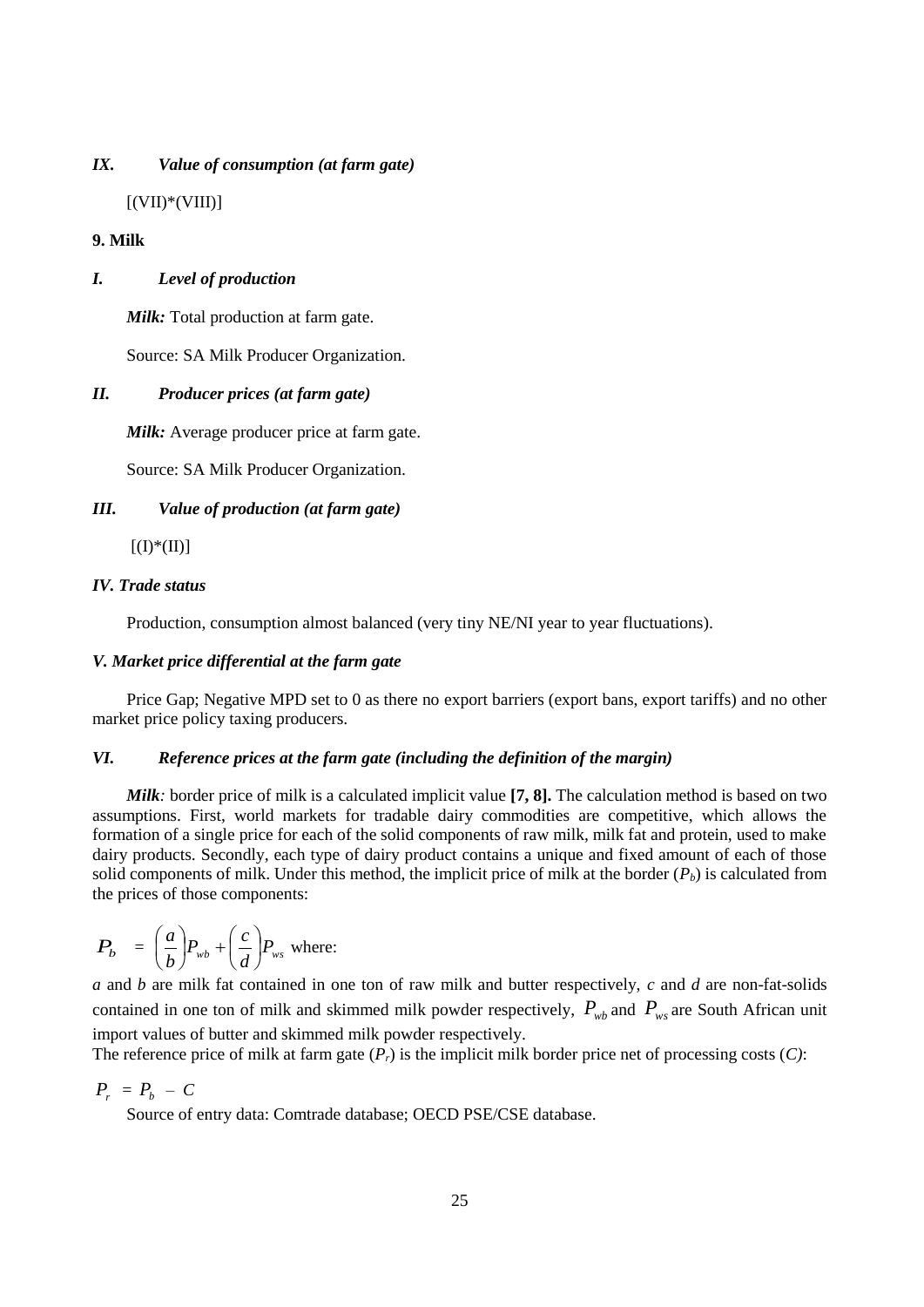*Margin:* average dairy processing margin (processing margin of butter & SMP from one tonne of raw milk) in major dairy exporters: Australia, European Union, United States and New Zealand (see above in the definition of the estimation of milk reference price using the common OECD methodology).

## *VII. Level of consumption (at farm gate)*

*Milk:* Total consumption at farm gate.

Source: Milk Producer Organization (MPO).

## *VIII. Consumption prices (at farm gate)*

### $[(II)-(((IX.1)+(X.1))/(I)*1000+((IX.1)+(IX.2))/(IV)*1000]$

Implicit prices corresponding to reference prices plus the unit value of market transfers.

## *IX. Value of consumption (at farm gate)*

 $[(VII)*(VIII)]$ 

## **10. Beef and veal**

## *I. Level of production*

*Beef:* Production RSA origin of beef and veal at farm gate.

Source: *Abstract of Agricultural Statistics*, DAFF (Table 60).

### *II. Producer prices (at farm gate)*

*Beef:* Average producer price at farm gate. Class A, B & AB.

Source: Agriculture Market and Trade (AMT).

# *III. Value of production (at farm gate)*

 $[(I)*(II)]$ 

### *IV. Trade status*

Net Importer (NI)

### *V. Market price differential at the farm gate*

Price Gap; Negative MPD set to 0 as there no export barriers (export bans, export tariffs) and no other market price policy taxing producers*.* 

## *VI. Reference prices at the farm gate (including the definition of the margin)*

*Beef:* Price based on the Australian export price landed USA and adjusted with shipping costs to South Africa (Durban).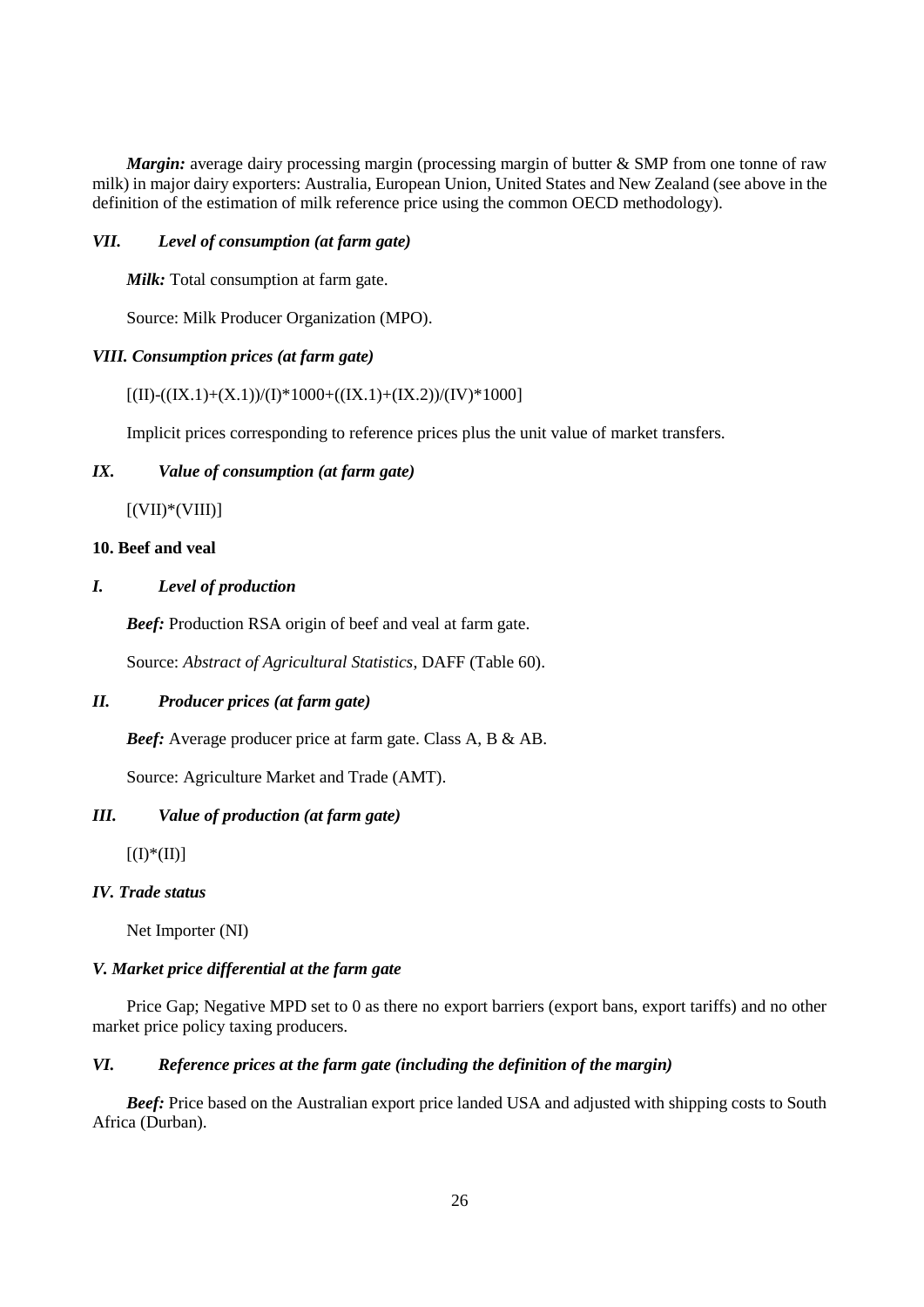Source: OECD Aglink database.

*Margin:* No processing margin applied. Based on the assumption that the processing costs are equal to the value of by-products.

## *VII. Level of consumption (at farm gate)*

*Beef:* Total consumption at farm gate.

Source: *Abstract of Agricultural Statistics*, DAFF. (Table 60)

## *VIII. Consumption prices (at farm gate)*

 $[(II)-((IX.1)+(X.1))/(I)*1000+((IX.1)+(IX.2))/(IV)*1000]$ 

Implicit prices corresponding to reference prices plus the unit value of market transfers.

# *IX. Value of consumption (at farm gate)*

 $[(VII)*(VIII)]$ 

### **11. Pig meat**

## *I. Level of production*

*Pig meat:* Total production in carcass weight equivalent at farm gate.

Source: FAO database.

### *II. Producer prices (at farm gate)*

*Pig meat:* Average producer price at farm gate.

Source: Agriculture Market and Trade (AMT).

## *III. Value of production (at farm gate)*

 $[(I)*(II)]$ 

## *IV. Trade status*

Net Importer (NI)

### *V. Market price differential at the farm gate*

Price Gap; Negative MPD set to 0 as there no export barriers (export bans, export tariffs) and no other market price policy taxing producers*.* 

## *VI. Reference prices at the farm gate (including the definition of the margin)*

*Pig meat:* Price based on the Brazilian export price and the shipping costs to South Africa (Durban).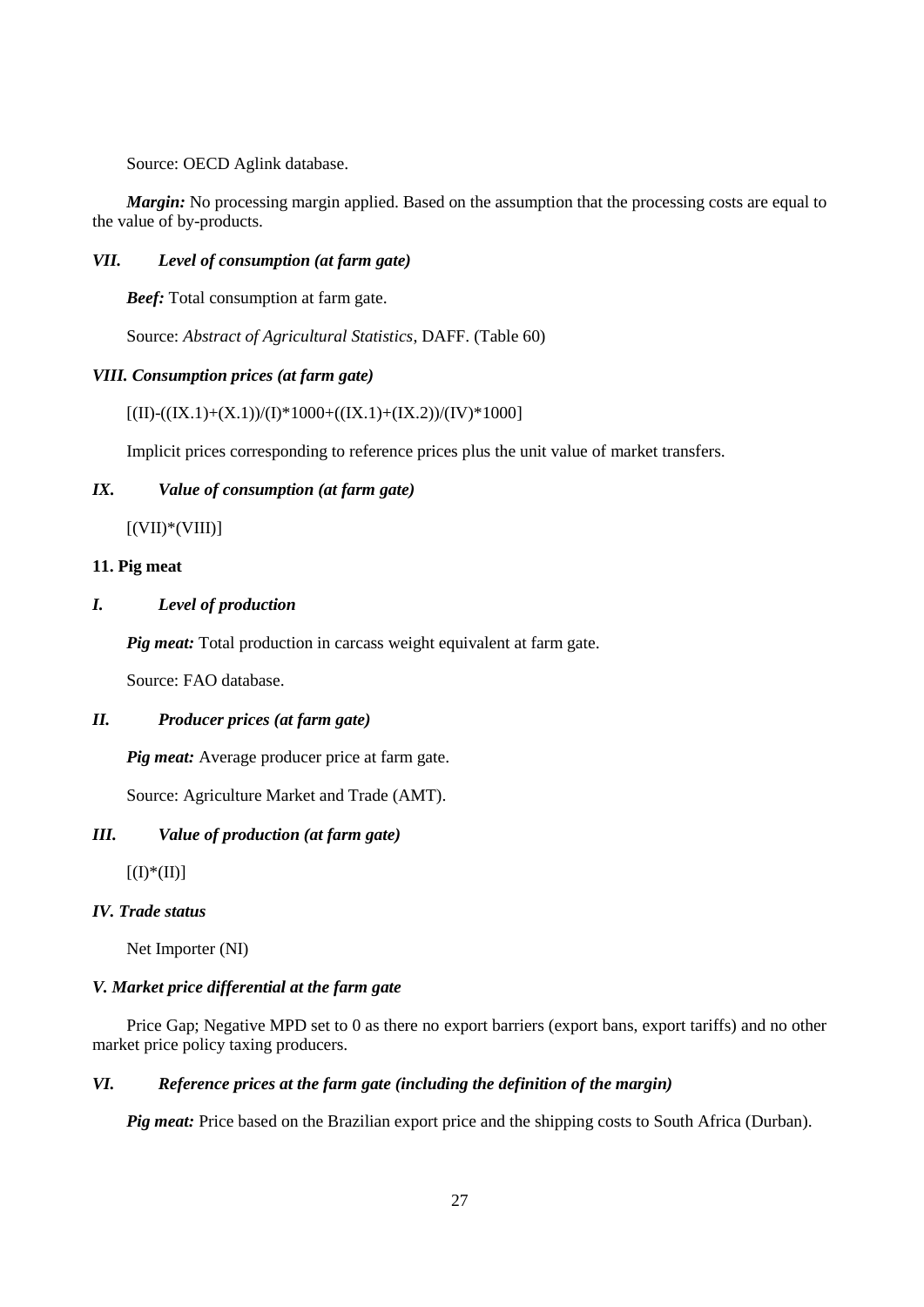Source: OECD PSE/CSE database (see Brazilian documentation for the source).

*Margin:* Estimation of the margin is based on the Brazilian margin estimated as being 20% of the border price.

### *VII. Level of consumption (at farm gate)*

*Pig meat***:** Total consumption at farm gate.

Source: *Abstract of Agricultural Statistics*, NDAFF. (Table 62)

### *VIII. Consumption prices (at farm gate)*

 $[(II)-((IX.1)+(X.1))/(I)*1000+((IX.1)+(IX.2))/(IV)*1000]$ 

Implicit prices corresponding to reference prices plus the unit value of market transfers.

# *IX. Value of consumption (at farm gate)*

 $[(VII)*(VIII)]$ 

### **12. Sheep meat**

## *I. Level of production*

*Sheep meat:* Total production of mutton and lamb in carcass weight equivalent at farm gate.

Source: FAO database.

### *II. Producer prices (at farm gate)*

*Sheep meat:* Average producer price at farm gate.

Source: Agriculture Market and Trade (AMT).

## *III. Value of production (at farm gate)*

 $[(I)*(II)]$ 

## *IV. Trade status*

Net Importer (NI)

### *V. Market price differential at the farm gate*

Price Gap; Negative MPD set to 0 as there no export barriers (export bans, export tariffs) and no other market price policy taxing producers*.* 

## *VI. Reference prices at the farm gate (including the definition of the margin)*

*Sheep meat:* Price based on the Australian lamb export price and the shipping costs to South Africa (Durban).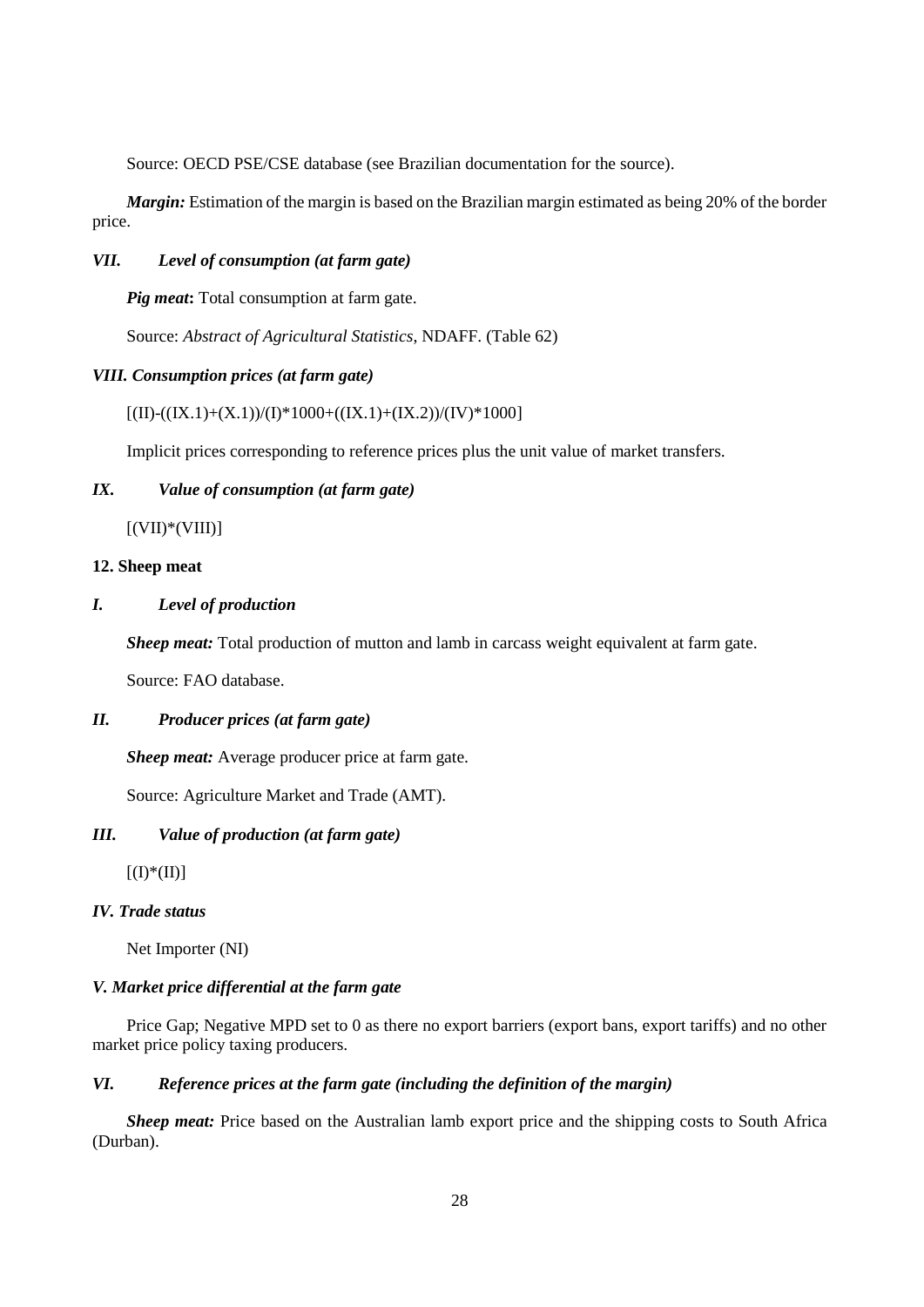Source: OECD Aglink database.

*Margin:* No processing margin applied. Based on the assumption that the processing costs are equal to the value of by-products.

## *VII. Level of consumption (at farm gate)*

*Sheep meat:* Total consumption at farm gate.

Source: *Abstract of Agricultural Statistics,* DAFF. (Table 64)

## *VIII. Consumption prices (at farm gate)*

 $[(II)-((IX.1)+(X.1))/(I)*1000+((IX.1)+(IX.2))/(IV)*1000]$ 

Implicit prices corresponding to reference prices plus the unit value of market transfers.

# *IX. Value of consumption (at farm gate)*

 $[(VII)*(VIII)]$ 

## **13. Poultry meat**

## *I. Level of production*

*Poultry meat:* Total production in carcass weight equivalent at farm gate. Production of chicken meat, duck meat, goose meat, turkey meat, meat of pigeon and other birds, fresh, chilled or frozen.

Source: FAO database.

# *II. Producer prices (at farm gate)*

*Poultry meat:* Wholesale price calculated as a weighted price between frozen and fresh chicken on a 70/30 percent basis with frozen chicken contributing the larger part.

Source: Calculation based on data from Department of Agriculture, Forestry and Fisheries (DAFF).

# *III. Value of production (at farm gate)*

 $[(I)$ <sup>\*</sup> $([I])$ ]

# *IV. Trade status*

Net Importer (NI)

# *V. Market price differential at the farm gate*

Price Gap; Negative MPD set to 0 as there no export barriers (export bans, export tariffs) and no other market price policy taxing producers*.*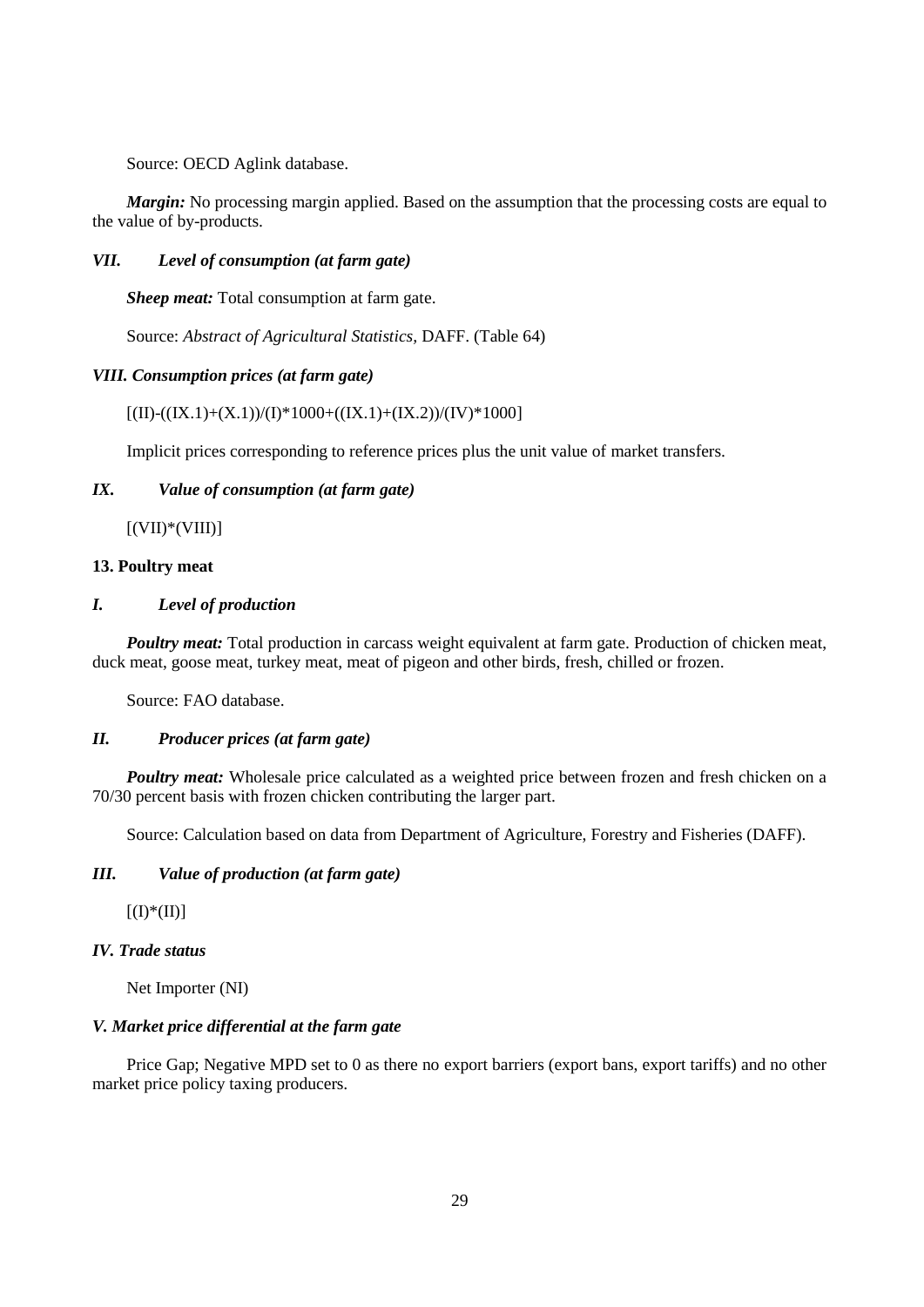# *VI. Reference prices at the farm gate (including the definition of the margin)*

*Poultry meat:* C.i.f. price. For years 1994 and 1995, figures have been estimated using the growth rate of the USA reference price. Source: USDA.

*Margin:* No processing margin applied, as the producer's price is defined at the wholesale level and the reference price also corresponds to a wholesale level.

### *VII. Level of consumption (at farm gate)*

*Poultry meat:* Total consumption at farm gate.

Source: *Abstract of Agricultural Statistics*, DAFF (Table 69, consumption of white meat).

## *VIII. Consumption prices (at farm gate)*

 $[(II)-(((IX.1)+(X.1))/(I)*1000+((IX.1)+(IX.2))/(IV)*1000]$ 

Implicit prices corresponding to reference prices plus the unit value of market transfers.

### *IX. Value of consumption (at farm gate)*

 $[(VII)*(VIII)]$ 

## **14. Eggs**

## *I. Level of production*

*Eggs:* Hen eggs production at farm gate.

Source: FAO database.

### *II. Producer prices (at farm gate)*

*Eggs:* Hen eggs. Source: FAO database.

### *III. Value of production (at farm gate)*

 $[(I)*(II)]$ 

## *IV. Trade status*

Net Exporter (NE)

### *V. Market price differential at the farm gate*

Price Gap; MPD=0 – zero tariffs applied and no other import barriers applied..

## *VI. Reference prices at the farm gate (including the definition of the margin)*

*Eggs:* The MPP estimate is set to 0 the reference price at farm gate implicitly equals the domestic price at farm gate.